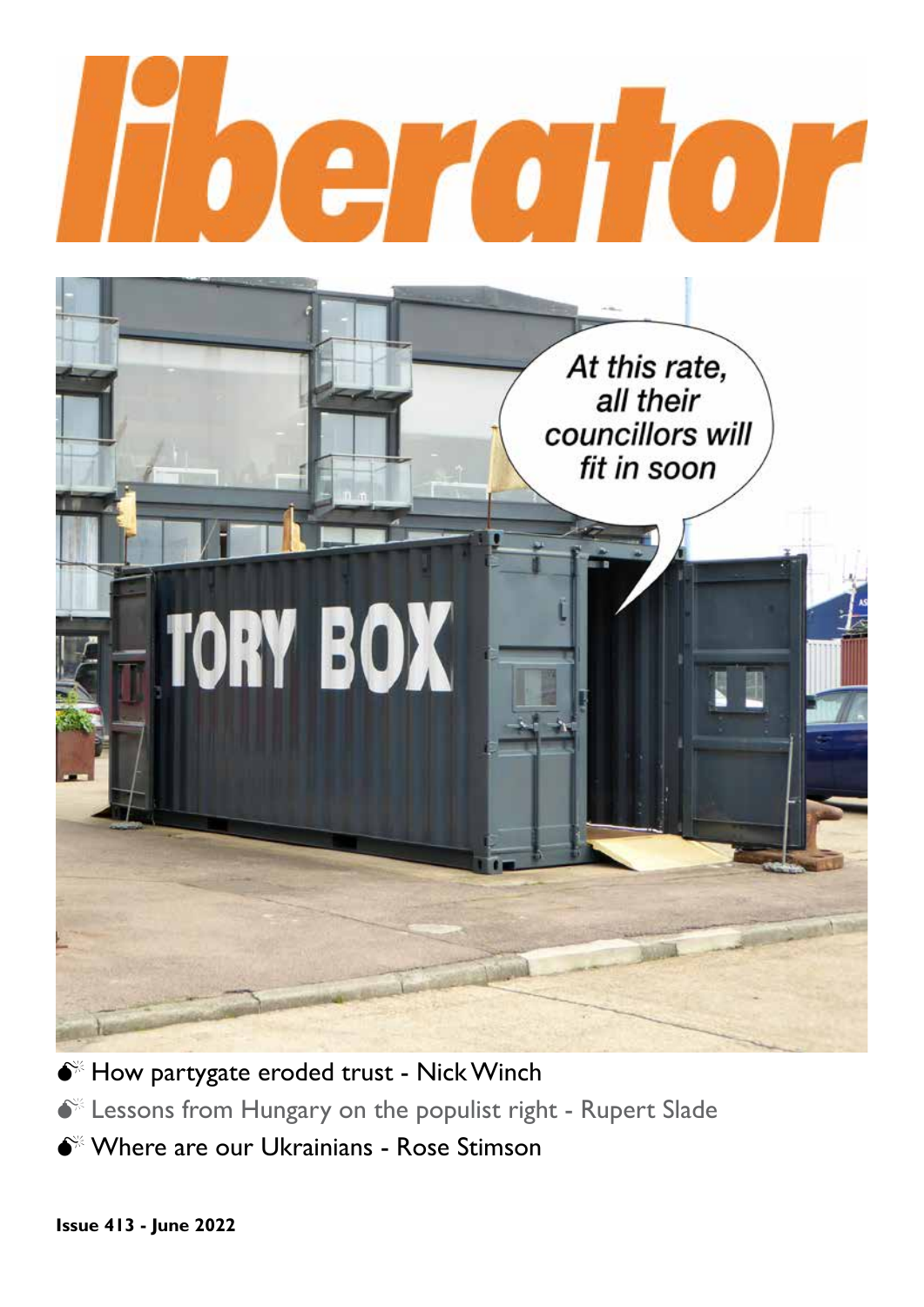#### **Issue 413 June 2022**

Liberator is now free to read as a PDF on our website: www. liberatormagazine.org.uk and please see inside for details of how to sign up for notifications of when issues come out.

See the website for the 'sign up to Liberator's email newsletter' link. There is also a free archive of back issues to 2001.

#### **THE LIBERATOR COLLECTIVE**

Jonathan Calder, Richard Clein, Howard Cohen, Gareth Epps, Catherine Furlong, David Grace, Sarah Green MP, Peter Johnson, Wendy Kyrle-Pope, Tim McNally, Stewart Rayment, Kiron Reid, Harriet Sherlock, Mark Smulian, William Tranby, Claire Wiggins, Nick Winch

#### **LIBERATOR**

#### <sup>■</sup>ISSN 2755-5097

- $\bullet^*$  was founded in 1970 and is produced by a voluntary editorial collective.
- $\bullet$ <sup>%</sup> acts as a forum for debate among radical liberals in all parties and none
- $\bullet$ <sup>%</sup> welcomes written contributions on relevant topics, up to 1800 words

We reserve the right to shorten, alter or omit any material.

Liberator Publications Flat 1, 24 Alexandra Grove, London N4 2LF

#### **DATA PROTECTION**

We hold subscribers' names and addresses to fulfil our contract to provide copies of Liberator, and to contact them about their subscription. We do not pass details to third parties - unless required by law - with the exception of our distributor, who deletes the files used for address labels after use. To alter or remove your details or discuss any enquiry please contact: liberatorsubs@hotmail.com

#### **INTERNET**

Email: collective@liberatormagazine.org.uk Website: http://www.liberatormagazine.org.uk

Facebook group: http://www.facebook.com/ groups/6806343091

## **CONTENTS**

| A get rich quick culture and low expectations of politicians has led to<br>the corruption of public life with 'partygate' only the tip of an iceberg,<br>says Nick Winch                                            |  |
|---------------------------------------------------------------------------------------------------------------------------------------------------------------------------------------------------------------------|--|
| <b>GLOBAL BRITAIN OR LITTLE ENGLAND? 8</b><br>The Social Liberal Forum conference on 25 June looks at the UK, the<br>European Union and the relationship with it the Government seeks to<br>avoid, says David Grace |  |
|                                                                                                                                                                                                                     |  |

**WHERE ARE OUR UKRAINIANS?..................................9** Rose Stimson wants to offer shelter to a Ukrainian mother and child but finds the UK government thwarting this despite its rhetoric

**SPEAK AS YOU LIKE .......................................................10..11** In the language question in Ukraine discrimination against Russian speakers is an invented grievance, say Iryna Barlit and Vladyslav Bandrovsky

**WHEN THE WHEAT RUNS OUT..................................12..13** Russia's invasion of Ukraine threatens to devastate world wheat supplies bringing starvation to poor countries far from the war, warns Phil Bennion

#### **DELUSIONS OF GRANDEUR ON THE DANUBE......14..17**

Budapest resident Rupert Slade explains why Orban's 'illiberal democracy' won Hungary's recent election and how this has disturbing parallels in the UK Tories

**HOW MACRON WON AGAIN ......................................18..19** French parties are more fluid than their UK counterparts, changing name and shape as they hunt for votes. Marianne Magnin explains

**NOT ENOUGH JUST BEING 'NOT THE TORIES'.......20..21** Good results in May are no excuse for the Liberal Democrats failing to work out what they stand for as well as oppose, says Roger Hayes

#### **UNIVERSITY CHALLENGE**

Scotland's Liberal Democrats have got good at winning in university, suburban and rural areas but lag elsewhere while the SNP stays inexplicably popular. Nigel Lindsay reports

**A GLIMMER IN WALES...................................................23** May's elections saw a tentative record for the Welsh Liberal Democrats, says Peter Black

**GOD SAVE THE ELECTED HEAD ................................24** The next monarch should face a confirmatory vote, says William Tranby

#### **Picture Credits:**

Cover by Christy Lawrance Page 12: Phil Bennion Pages 14-17 Mark Smulian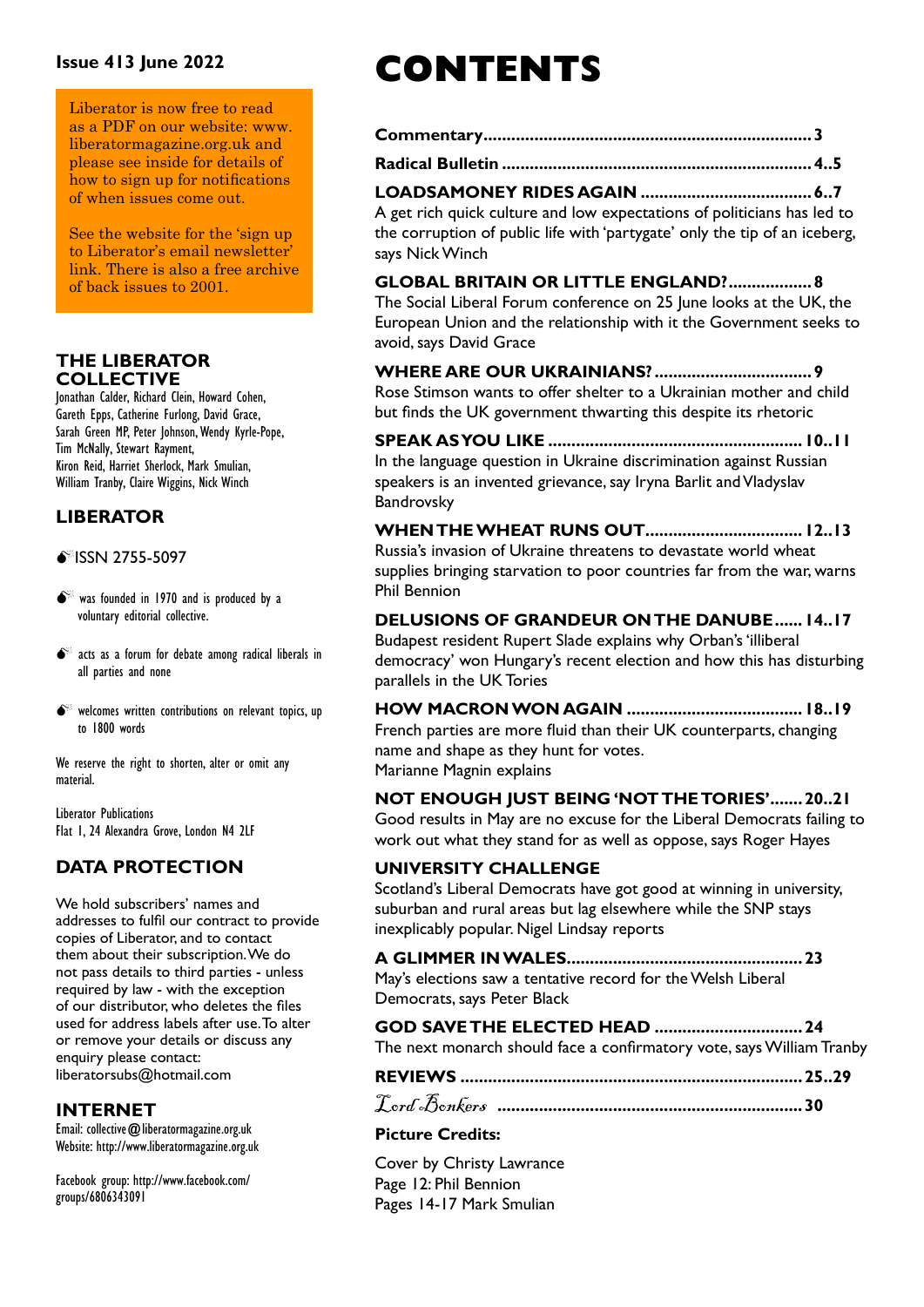# COMMENTARY

#### **PARTYGATE ERODES MORE TRUST**

One wonders what exactly Boris Johnson has to do before being forced to resign.

We now know that beneath the exterior of being a posturing buffoon, lies something deeply nasty. Johnson was breaking the law by partying with colleagues while others observed the pandemic rules even while relations died alone.

His apologies have been evasive, but his lies about the lockdown rules having been followed in Downing Street have been blatant and this has tainted the whole government. Even ministers not themselves accused of breaking lockdown rules have been forced in public to adopt Johnson's slippery stances; few are left untouched.

The May local elections reflected some public disgust with this but were thought by most commentators to be rather better for the Tories the they might have been. The main factor in this may have been that the public no longer expects better of politicians.

Ever since Tony Blair lied to the country because he wanted to launch a war of aggression public expectations of politicians' probity have plummeted. Let's also not forget the damage done by Nick Clegg's lies and political incompetence over tuition fees.

May's results suggest that neither the Lib Dems nor Labour - Kier Starmer's beer drinking difficulties notwithstanding - can rely on Tory disgrace alone to defeat the government.

The last time the Tories collapsed into sleaze was under the Major government in the 1990s and that gave a helpful shove to pushing the Tories out, but there was also the tacit understanding between Blair and Paddy Ashdown that their campaigns would keep out of each other's way.

Something of the sort is emerging again, with Labour having avoided by-elections the Lib Dems can win and the latter returning the compliment by running paper candidates where Labour is hopeful. Honiton and Wakefield are likely to soon see a repeat of this. May's results to an extent saw Labour and the Lib Dems keep out of each other's way - at least outside Hull.

This approach worked in the 1990s because Lib Dem and Labour supporters were - in sufficient numbers - reasonably happy to vote for each other's parties where their own could not win. Labour supporters saw electing Lib Dems as a better outcome than Tories winning while Lib Dem supporters in hopeless seats - at that time having no idea the Blair government would turn into one led by authoritarian war criminals - were content to vote Labour.

It cannot be stressed enough though that politicians are powerless to move blocs of voters around between parties by trying to instruct them.

Nor, if one party stands down in a seat, can it be predicted what its supporters will do.

#### **MARIE ANTOINETTE POLITICS**

The declaration by Lib Dem-controlled Eastbourne council of the county's first cost of living emergency might sound like a symbolic act but is at least an attempt to respond to the rapidly emerging concern over living standards.

That this has happened in Eastbourne ought to give pause to those Lib Dems who persist in believing that everyone in the south is rich.

Rocketing fuel prices and inflation may not have been entirely the Government's fault - it did not after all start the war in Ukraine - but the late and inadequate response to it most certainly is.

In contrast to what was done during the pandemic the Tories seem to have taken the Marie Antoinette approach to the cost of living of "let them eat cheaper brands".

Although use of food banks has been increasing sharply in the past few years, issues of living standards have not until now quite gained political salience, possibly because many of those most badly affected rarely vote.

As concerns spread into sections of society that do vote the pressure will increase on politicians to respond.

A look at the Lib Dem website and at recent posts on Lib Dem Voice hardly suggests that the cost of living is at the forefront of party concerns.

That will have to change because every so often an issue imposes itself on politicians whether they like it or not due to public pressure.

Soaring fuel bills, with worse to come in October, high food costs and rising inflation ought to be toxic for this government, not least as Brexit is major factor in the problem by disrupting trade. Even the most rabid Brexit supporters might be persuadable of the error of their ways when they see the consequences in their pockets.

A Lib Dem response is needed because if one is not clearly forthcoming, others will respond. Hard economic times have historically encouraged the growth of the far right - and less often the far left - with simplistic 'solutions' based on racism and isolation.

As with 'partygate' no-one can or should rely on the Tories' errors alone to defeat them. Those will help, but if the Lib Dem response to the cost of living is either silent, insufficient or bafflingly complicated others will take advantage first.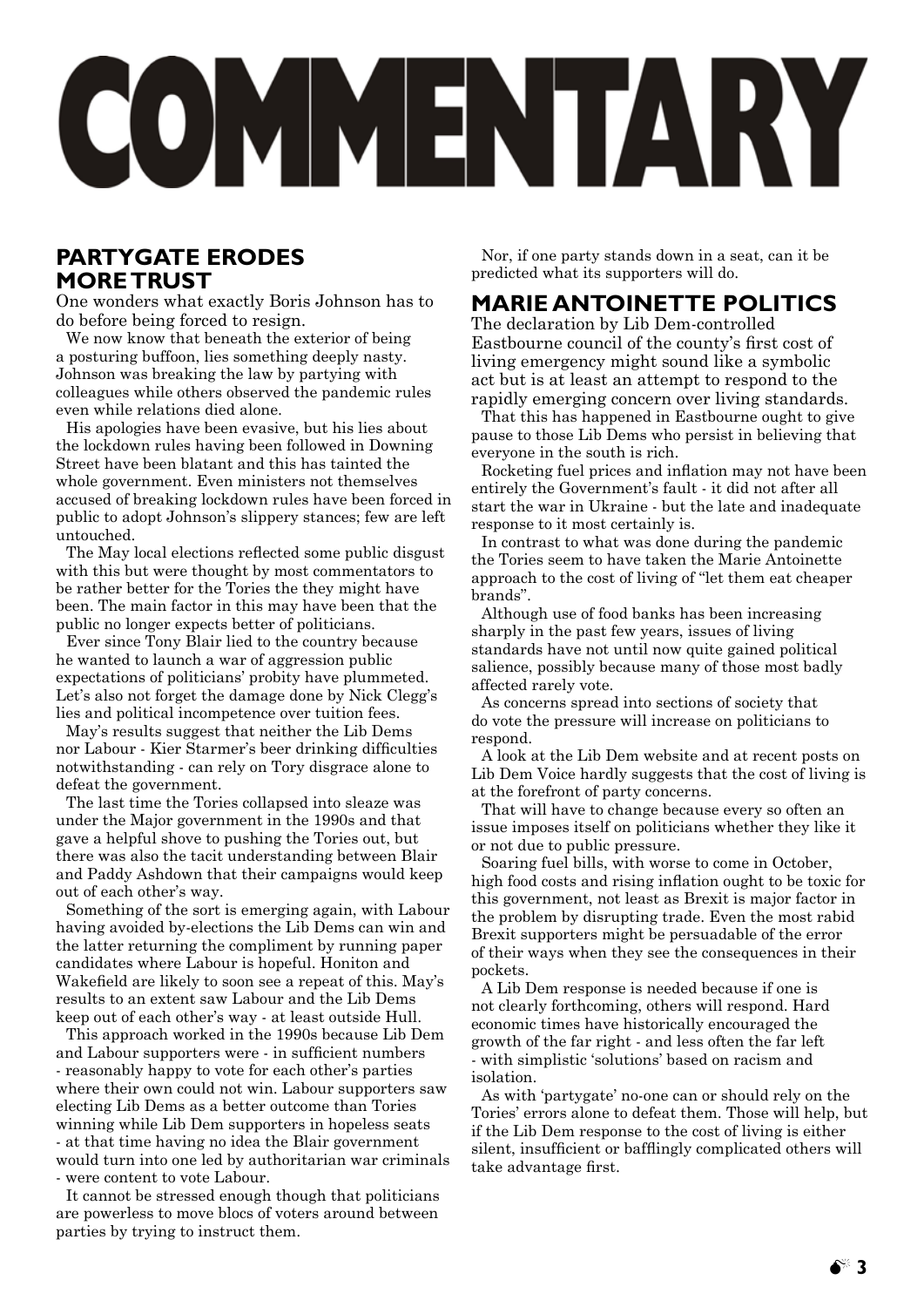

#### **FROM SMALL BEGINNINGS**

Behind the innocuous heading 'SAT v Complaints Panel' on the Liberal Democrat website there lies a tale that began with a social media spat in 2019 and has ended three years later with the Federal Board (FB) resolving to review the definition of transphobia used in the party complaints process.

It is not yet clear who will carry out such a review or how they will be appointed but this is intended to cover both whether any change is needed to reflect the Forstater judgment and whether any other changes are required.

Forstater is a legal case in which the Employment Appeals Tribunal [[https://assets.publishing.](https://assets.publishing.service.gov.uk/media/60c1cce1d3bf7f4bd9814e39/Maya_Forstater_v_CGD_Europe_and_others_UKEAT0105_20_JOJ.pdf) [service.gov.uk/media/60c1cce1d3bf7f4bd9814e39/](https://assets.publishing.service.gov.uk/media/60c1cce1d3bf7f4bd9814e39/Maya_Forstater_v_CGD_Europe_and_others_UKEAT0105_20_JOJ.pdf) Maya Forstater v CGD Europe and others [UKEAT0105\\_20\\_JOJ.pdf\]](https://assets.publishing.service.gov.uk/media/60c1cce1d3bf7f4bd9814e39/Maya_Forstater_v_CGD_Europe_and_others_UKEAT0105_20_JOJ.pdf) held that certain gender critical beliefs were protected under equalities legalisation. This overturned an earlier ruling that such views were unworthy of respect.

People who are gender critical believe sex is immutable from birth regardless of a person's gender identity, as opposed to those who believe that a person's sex can change or gender identity is paramount.

The dispute began with a post about the use of gender pronouns at party events, the idea being that their wider use would avoid trans people being offensively (even when inadvertently) mis-gendered.

This eventually led to a lengthy ruling by the Federal Appeals Panel (FAP), which it said should be published with names redacted. The FAP is yet to publish this but Liberator respects this and will refer to 'the complainant' and 'the defendant'.

After the complainant stated their support for use of pronouns, the defendant replied that he considered the issue trivial in the wider political context.

As social media disputes are prone to do, this quickly escalated into an exchange of insults, with others 'piling in'.

The complainant referred the defendant to the party complaints process and the matter, after a long wait, ended up before a disciplinary panel.

This considered the defendant had expressed antitrans views and imposed the penalty of a lifetime ban from holding party office.

The defendant, wearied by the process and no longer interested in holding party office, chose not to appeal against this.

Others though did. The disciplinary process has a chief adjudicator and below that a team of senior adjudicators and they - the 'SAT' of the case title - on their own initiative took the matter to the FAP.

The SAT's reasons included the need to consider the implications of the Forstater judgment in disciplinary cases to which it appeared relevant, but also that they felt errors made the decision unsafe.

Specifically, they felt the panel should have decided whether or not the defendant bullied or harassed the complainant, not the nature of the defendant's views on gender.

There were also concerns from the SAT that punishing the defendant for holding gender critical views could in itself constitute discrimination since the Forstater judgment gave certain legal protections to such beliefs.

After a further wait the FAP reached a conclusion and those that were able to see it must have been startled by its vehemence.

The FAP said the defendant had been dismissive, slightly rude and patronising and should have apologised for the tenor of some comments, but nothing more was required.

It said Liberal Democrats should treat each other with respect, but that disciplinary action when used unreasonably could have a chilling effect on internal debate and went on to state that the complaints system existed to punish significant misconduct and not what it termed minor unkindness, rudeness or discourtesy.

Citing the party constitution preamble, the FAP added that no-one had a right not to be offended, and that a liberal party could not seek to compel its members to hold (or indeed not hold) specific beliefs on gender. Nor could they be forced to use terminology they felt inappropriate.

It said the lifetime ban from office was disproportionate to the original offence of what it deemed to be only slight rudeness.

The disciplinary panel - whose members have not been named - should it said have concerned itself with the specific words complained about, not sought to make a moral judgment on the defendant's attitudes on gender.

It said any right-thinking member of the public would be astonished by the way the case was handled.

Among those taken aback by the FAP's strictures were the co-chairs of FB's disciplinary sub-group (DSG) Candy Piercy and Alice Jeffries.

The DSG was set up to manage the transition from the old disciplinary system to the current one but later morphed into an oversight role for the complaints process.

After the FAP ruling in the summer of 2021, a fractious meeting took place at which Piercy criticised the FAP's ruling - and the SAT for bringing the case which some felt was inimical to trans rights.

One senior adjudicator coincidentally asked for a leave of absence from the role for a month to deal with family matters.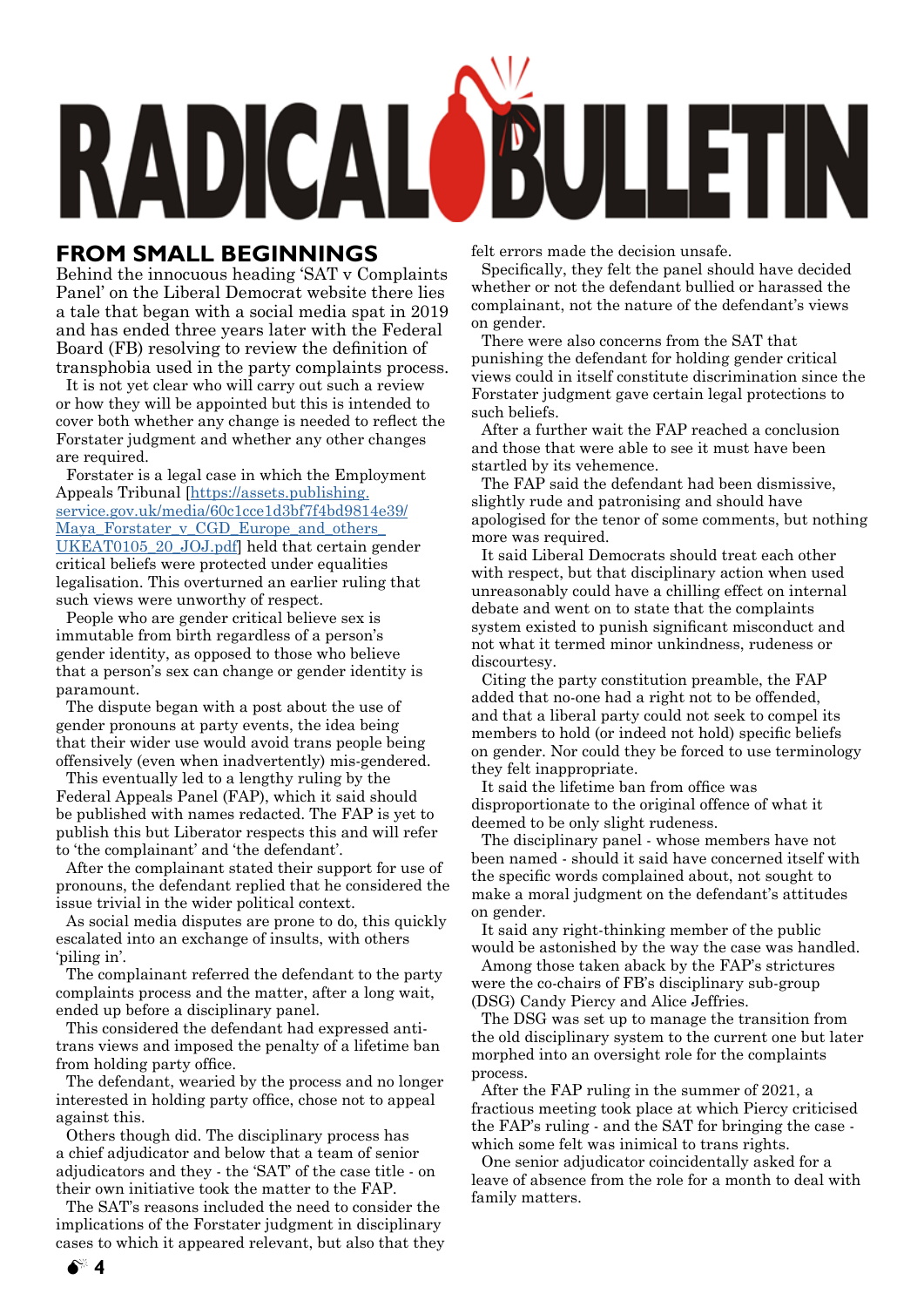When she announced her readiness to return a month later she was told by Piercy and Jeffries that she had been replaced.

Here matters become convoluted and disputed. The senior adjudicator believed she had been sacked due to her views on the relevance of the Forstater ruling in the complaints process. The co-chairs have since said they thought they were helping her by finding someone with adequate time to devote to a role where they believed she was struggling with the workload.

By November the dispute reached the Federal Board, which received a complaint to the effect that a senior adjudicator had been improperly removed because of her views on Forstater, and so the independence of the Lib Dem 'judiciary' from its 'executive' was in question.

It was first resolved to refer this to the party's whistleblowing process. This though turned out not to exist as all that could be found was a paper borrowed long ago from another organisation and never adapted to Lib Dem needs.

Instead, a party member who is a barrister was asked to carry out an investigation. He is understood to have conducted a painstaking exercise over four months.

This concluded that the senior adjudicator's removal was unfair since if this were to happen at all it should have been by resolution of the entire DSG not action by the co-chairs alone.

Rather, the FB heard, Piercy and Jeffries had acted over what they mistakenly believed were wider concerns about the senior adjudicator's capacity to cope with the workload and Piercy believed her to be distressed and thought it would be a kindness not to tell her of such concerns.

Piercy acted from good motives, the barrister found, but the impact on the senior adjudicator was unfair since the concerns about her workload were mistaken and arose from an earlier misunderstanding, and she was not given the opportunity to resolve this by answering these concerns

Criticism was made that the DSG rarely held formal minuted meetings at which its business could be conducted as at a normal committee, relying instead mostly on WhatsApp.

The FB heard that sensitivities around trans issues may have contributed to errors being made and that open discussion was likely to lead to a better informed environment in which to decide how equality might best be achieved.

Among the barrister's recommendations were that the senior adjudicator should receive an apology. Piercy has apologised to her, to other DSG members and to the FB noting that she never intended to act unfairly or to cause distress.

The report said the senior adjudicator should be reinstated but she has chosen not to return to the role, though might be able to as a job-share in future if she wishes.

Jeffries has voluntarily resigned from the DSG to concentrate on local campaigning. Piercy offered to go but was asked to remain.

FB members accepted that the party's complaints process definition of transphobia - as opposed to its policy on trans rights, which is decided by conference should be reviewed to see if any changes were needed arising from Forstater.

The report did not say that the definition must be changed, rather that independent advice was needed on whether it should be changed.

A proposal to initiate a review of the rest of the definition was also agreed in the light of the inquiry's findings, though it remains to be determined how this will be done. These reviews may be conducted by external specialists.

Piercy told Liberator: "I was part of the team of Federal Board members that prepared the transphobia definition that was adopted by the Federal Board. A definition is a great help when a complaint is made about whether or not a member has behaved appropriately. A number of people from outside the party, and few within, have regularly challenged the legal validity of the Lib Dems transphobia definition over the last year.

"This has made it very difficult for the party's disciplinary process. I want clarity on the legal standing of our transphobia definition. For this reason, last September I asked LDHQ to get formal legal advice on the transphobia definition. I want this to end any uncertainty and allow the disciplinary process to rule appropriately and with consistency on cases that may involve transphobic behaviour."

#### **OUT IN FRONT**

There was a near miss in Tower Hamlets for Lib Dem Rabina Khan, who came within 35 votes of holding the Shadwell ward at 1,451, a jawdropping 1,021 votes ahead of her ruling mate Simon Tunnicliffe.

Ignoring advice, including from London region and ALDC, the local party also ran an all-singing, alldancing campaign for her in the hopeless contest for elected mayor, so draining resources from Shadwell.

Khan's 6,430 votes for mayor saw her in a distant third place behind Labour and the winner, former mayor Lutfur Rahman, who was banned from office for five years for election offences but has returned leading a party called Aspire.

Khan was once in a local party named the People's Alliance of Tower Hamlets, which joined the Lib Dems en bloc after the 2018 elections.

#### **MESSAGE FROM ABOVE**

Merton Lib Dems possibly had some unexpected help in their slew of gains in May's election. One knocker-up was bemused to be told: "I'm voting Liberal Democrat because Nick Clegg has been anointed by God." No detail was forthcoming on what God had anointed Clegg as.

#### **INTERNATIONAL RESCUE**

Lib Dem delegates at the forthcoming congresses of the Alliance of Liberals and Democrats for Europe (ALDE) and Liberal International (LI) faced the embarrassing prospect of not being able to vote when the party neglected to pay its affiliation fees to either.

These were hastily paid just in time but this showed a rather odd set of priorities for a party that always stresses how international it is in outlook.

Contested votes are fairly rare at LI but ALDE has plenty of them and the Lib Dems remain a large delegation even after Brexit.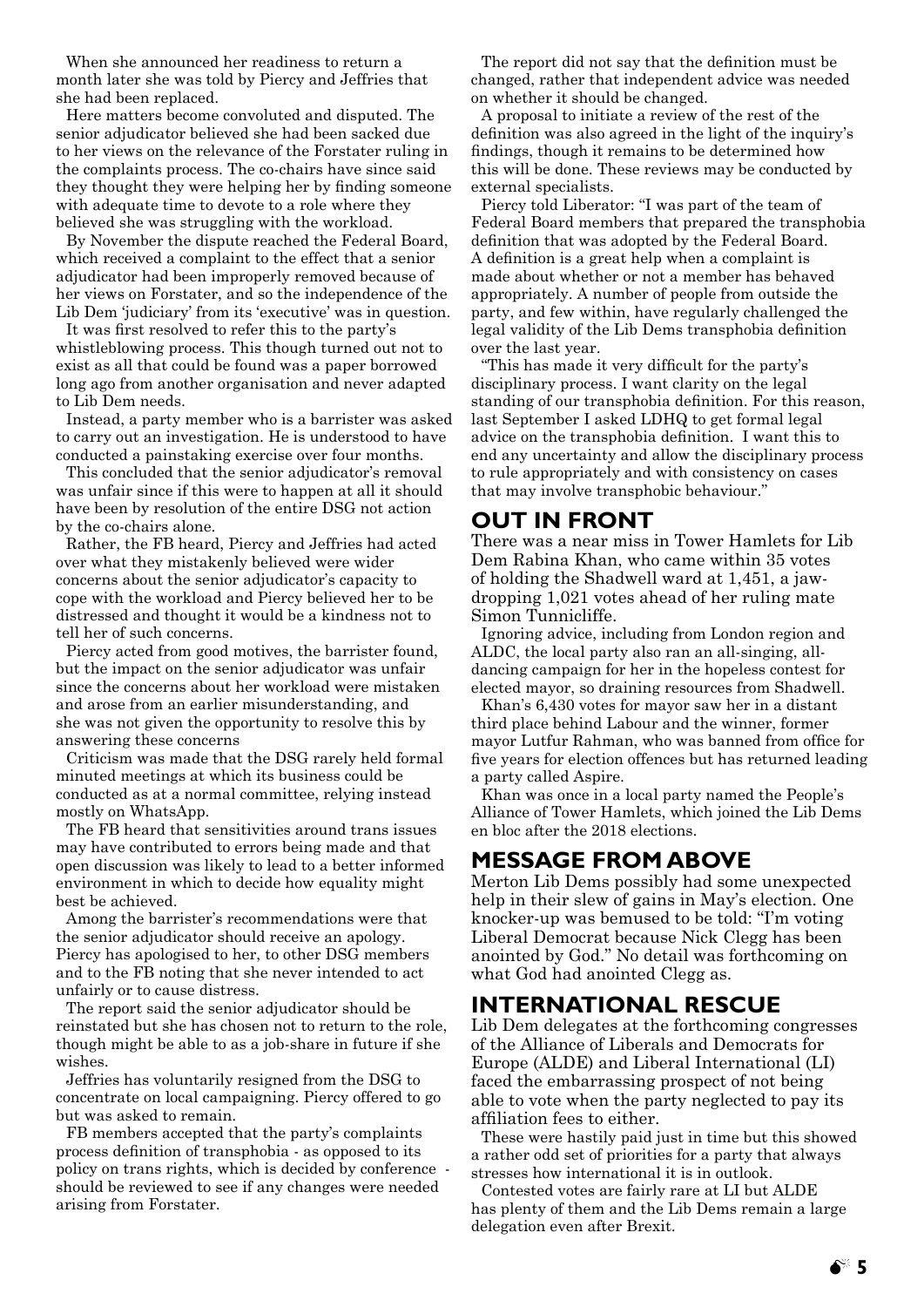## **LOADSAMONEY RIDES AGAIN**

## A get rich quick culture and low expectations of politicians has led to the corruption of public life with 'partygate' only the tip of an iceberg, says Nick Winch

If a week is a long time in politics, then attempting to comment on current political issues is bound to be fraught with difficulties: doubtless during the time between Liberator going to virtual press and appearing, events will have taken any number of unpredictable turns.

Sue Gray may have reported. Durham Police likewise. We may have a new prime minister, or leader of the opposition. The Northern Ireland protocol may have been scrapped and the United Kingdom may be in breach of international treaties signed only a few years ago by the very people who are now tearing them up.

But there are two linked aspects of British life which can be confidently predicted – an ever-increasing intolerance and nastiness in Britain and the total disdain which so many in public life have for that which is decent, honourable and proper.

How did we get to this position? Has there always been an under-current in society which is dismissive of civilised norms of behaviour, and is this under-current now merely nearer the surface? Has the disconnect between the public and those in authority always existed or is it a recent development, and if so, who is primarily responsible for it? Are we just more aware of it? And does a societal acceptance of inappropriate behaviour lead to a decline in standards in public life?

There was, it can be argued, a fundamental change in British society in the 1980s. One of the features of Thatcherism was a belief that self-advancement was in itself desirable, regardless of its impact on others. Council house ownership enabled millions to get on the property ladder but resulted in fewer housing opportunities for those unable to join the propertyowning democracy. People told Sid to buy British Gas shares – and those who did, financially benefitted at the expense of those who did not, this latter group having been shareholders in the nationalised industry, uncompensated for the removal of their partownership.

#### **GREED CULTURE**

The deregulation of the financial markets – Big Bang – led to the growth of a greed culture, the ultimate "I'm alright, Jack" environment, not only creating what were by any standards ill-gotten gains, but also fuelling the gap between the haves and the have-nots. Indeed, it encouraged a view that those who did not choose to capitalise on the opportunities available to some were either feckless, stupid or parasitic.

In due course, the generation who 'got ahead' during this period – often achieving considerable levels of financial security and material advantage while still

in their 20s or early 30s, became those who were in a position of power and able to shape society. This was, perhaps, the only generation who, almost as a matter of principle, resolved not to improve society for future generations. For them, comfortable retirement was more important than a decent start in life. Winter fuel payments were for the elderly regardless of wealth, not for the poor regardless of cold. TV licences and rides on buses were made free for them, but not the rest of us. Above inflation benefit increases were for the well-off, not for the needy, and higher education was no longer something available for free. This generation well and truly kicked away the ladder having climbed it to the top.

One of the features which was subliminally generated – and which permeated into politics and public life – was the belief the public service (or indeed any activity) need not just be for the public good but could also be for private gain. While many clung to the idea that public service was in itself a noble calling, the alternative view was not just tolerated but actively encouraged.

This was the generation where politicians thought it was acceptable to claim more than £1,200 in expenses for mirrors for a London flat (never mind the 67p for a packet of ginger biscuits or 70p for a bag of horse manure), where brown envelopes of cash were handed to MPs for asking a few questions, where massive public sector contracts are handed out corruptly and where bullying, improper sexual behaviour and dishonesty are not just rife but tolerated.

When caught, the apology is not for the act itself, but for being found out: "I'm sorry if people were offended by my actions". And, of course, should these issues ever need to be scrutinised, policed or challenged, that is done by the colleagues of those accused. Quis custodiet ipsos custodes?

Indeed, who will guard the guards themselves? In a democracy, that duty should surely lie with two groups: the public and a free press. The problem is that neither of those groups are proving fit and proper people do so.

The public (in so far as the public can be seen as a single entity) has shown a total disregard to do anything meaningful about the excesses and malfeasance of those in public office. There was an element of outrage about MPs expenses (driven, I suspect, by envy as much as by a sense of injustice) but corruption in public life, abuse of power and cronyism are largely met with a resigned shrug of the shoulders.

The recent local election results shows that in traditional Conservative areas, many Tory voters are appalled at the behaviour of the Government.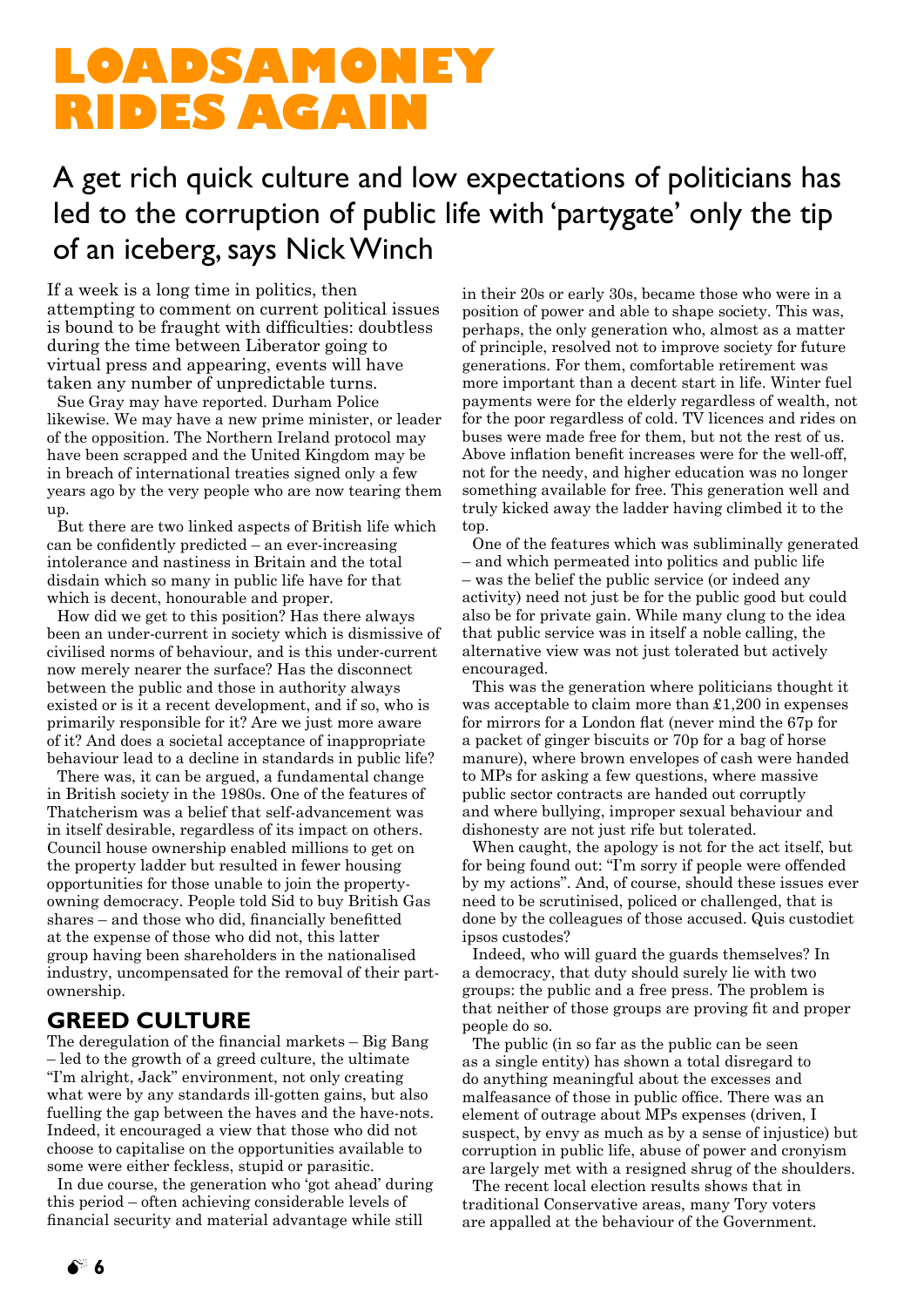For them, breaking lock-down rules in Downing Street was as unacceptable as it would have been in their homes in Woking. They registered their protest. However, not all Conservative voters showed that sense of duty. For many, the 1980s disregard of acceptable standards lives on. In the 'Red Wall' seats the Conservative view was summed up by the Tory voter in Ashfield who said: "What does it matter? We all broke the lock-down rules."

Well, no, actually, we didn't. And it does matter: it matters because an acceptance of law-breaking by those in power, and a lack of concern about it by the governed is a very large step towards a society which is not just undemocratic, but anti-democratic.

The second group who should be guardians of the public good are media. They of course, see themselves as an essential safeguard for a free and fair society. They are in reality and collectively and individually, nothing of the sort. At the beck and call of their owners, the printed press has their own agendas. As one ex-Daily Mail employee said: "The ideal Daily Mail story leaves the reader hating someone or something." Not for them a rational examination of the issues of asylum, for example. There is no longer from the editors – nor it would seem from the readers - a desire for the unvarnished truth, for balanced reporting and reasoned comment.

This is, of course, nothing new. The printed press has always been partisan. What has changed recently is the role of the broadcast media. The rise in broadcast media outlets and the chase for a finite number of viewers has, by any standard, seen a decline in the quality of news broadcasting. As with the written press, broadcasters are seen as having their own bias – 'typical BBC-lefty' some will say about Question Time while other rail against the pro-Tory coverage on the Today programme.

The late Robin Day once remarked that every viewer thinks that an interviewer is being too soft on those with whom the viewer disagrees. He may have been right, but there are two problems. The first is that the politician has mastered the art of answering the question he wished he'd been asked. "Why are you not doing more about the cost of living crisis?" is met with "What the public really want to see us doing is…" The politician knows that he can play for time, that an answer cannot be forced out of him. But more important is that the interviewer allows him to do that.

When did an interviewer last try to extract useful information from a politician instead of trying to play a kind of Interruption Gotcha? Why does an interviewer not ask: "What alternatives did you consider before coming to this decision?" or "How will you judge this policy to be a success?" If the media has a duty to inform (as it claims) why does it invite two 'experts' – usually ill-informed or partisan - to argue whether it is raining?

It is the job of the media to look out of the window and tell us if it is raining and then ask real experts to give us the information to help us decide how best to react to the rain.

*"This generation well and truly kicked away the ladder having climbed it to the top"*

If the press and the public cannot effectively hold to account those whose actions shape our lives, how can we ever create an environment where mutual trust and respect exist between the elector and the governing?

Liberals will all say we need a new written constitution, a fairer electoral system, a better system of recall. We must end politicians being the judge and

jury in case involving their behaviour. Genuinely independent panels should monitor the ministerial code. The Government must have far less control over the Parliamentary agenda.

#### **REVOLVING DOOR**

The Freedom of Information Act needs to be strengthened. The political 'revolving door' should be ended for legislators and civil servants. But we should seek more. Being an MP is – should be – a full-time job. MPs should not be allowed any outside earnings from a source they did not have before being elected. A farmer should be able to continue owning his farm and the director of a family firm should not have to give it up. But no new source of income should be permitted. After all, Hutchison Ports Europe do not pay Chris Grayling £100,000 per year without wanting something in return and a German investment company does not give David Davis £33,000 for 16-hours' work each year for fun. (We may need to pay MPs more to ensure their total commitment to serving us, the people, but that is a price worth paying).

Political parties should seek candidates with more experience of life than just being a lobbyist or Parliamentary aide and what they are allowed to spend needs to be not only more closely regulated but properly enforced and to ensure transparency, there should be strict rules on political spending by PACtype organisations.

Such a programme is, of course, unlikely to work until the public are themselves prepared to recognise the harm which is being done by their disengagement from the political process.

Unless they are prepared to say: "We're not going to take this any more", there are unlikely to be major calls for reform either from the political world or from the media who benefit from confrontation, trivialisation, bigotry and intolerance.

Nick Winch is a member of the Liberator Collective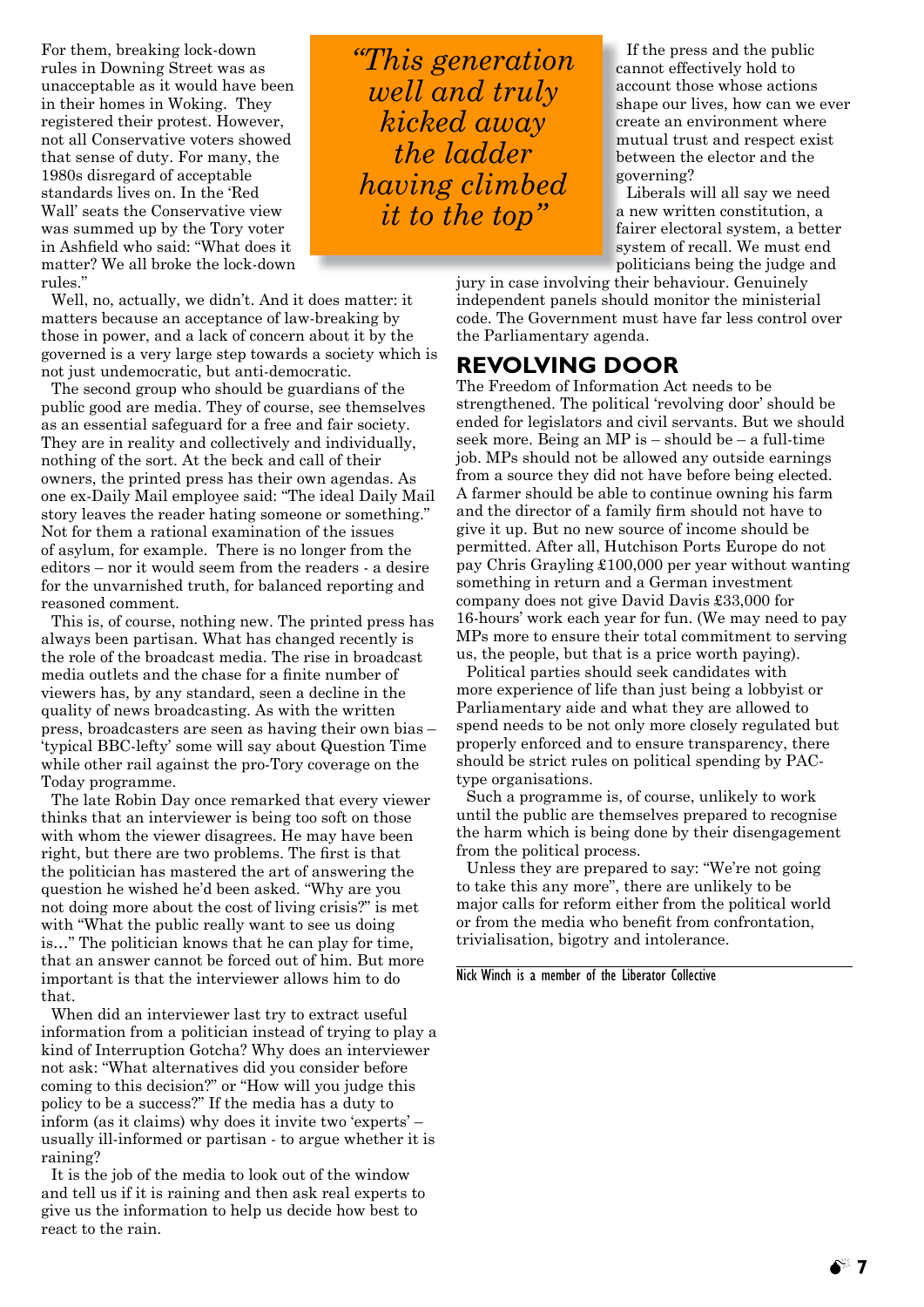## **GLOBAL BRITAIN OR LITTLE ENGLAND?**

The Social Liberal Forum conference on 25 June looks at the UK, the European Union and the relationship with it the Government seeks to avoid, says David Grace

A bookshop recently displayed a poster reading 'Post-Apocalyptic Fiction has now been moved to Current Affairs'.

The general unreality of public life over the last few years has been magnified by the inability of people to meet and confer. Francis Bacon wrote: "Conference maketh a ready man". Today he would have to write: "Online Conference maketh a bored, sleepy man".

It is therefore with great joy that I await the Social Liberal Forum's summer conference on Europe, to be held really, physically, in the flesh, in London. If you need to be online then you will be able to Zoom in as the conference will be hybrid.

Why has the SLF chosen Europe as its theme this year? The liars in government today obtained power by lying about the European Union and have been compelled to go on lying ever since, hooked on deception, Brexit junkies.

The body apparently known as 'Her Majesty's Loyal Opposition' having pathetically failed to campaign effectively to stay in the EU, remains silent on the subject of the consequences of their failure, terrified to alienate their voters who switched to Boris Johnson in 2019.

Liberal Democrats have, not loud enough in my opinion, continued to make the case for the EU and British membership. However, with all the counterfactuals bamboozling us one fact is true: the UK has left the EU. The question then is how is the UK to relate to the EU in future before the blessed rapture of reunion?

The government seems determined to carry on as if the EU did not exist a mere 22 miles away from Dover and just over the border from Armagh and Newry. Their proposed approach to economic issues is to pretend there are no problems, strengthen control of immigration and negotiate feeble and disadvantaged trade deals with the Faroe Islands and Australia.

Jacob Rees-Mogg is in charge of finding the unicorns labelled 'benefits of Brexit'. The Queen's Speech suggests that the benefit is to dismantle EU legislation which protects consumers, protects the environment and keeps Britons in the human race, not to mention the government's threat to break an international treaty with the EU, just to please the DUP (Oh, I just did).

As for defence and security, Johnson has declared that our focus is the amorphous land called the Indo-Pacific, whither he has dispatched the UK's biggest behemoth, the aircraft-carrier which the Chinese describe as a huge floating target. After all, it's not as if there's ever been much trouble in Europe. We

needn't bother about that irrelevance. We'd much rather get into war with China.

The SLF Conference will examine how the UK can continue to work with the EU in the three crucial realms of economics, environment and defence.

Putting their considerable expertise and experience at our disposal on 25 June will be Liberals from the Netherlands, another European country (yes, we are one, Liz Truss): Sophie in 't Veld and Gijs de Vries from D66. Professor Chris Grey from Royal Holloway College, probably the UK's greatest commentator on Brexit, will lead our discussion on economics. I recommend his blog: Brexit and Beyond: https:// chrisgreybrexitblog.blogspot.com/ .

Other speakers include Louise Harris, Duncan Brack, Denali Ranasinghe, Julie Smith, Will Hutton. and Jane Dodds. We will also be joined by Alistair Carmichael to give the annual Beveridge lecture. We look forward to a day establishing that the Times was wrong when it wrote: "Fog in Channel: Continent Cut Off" and Johnson is wrong today. We will proclaim that the UK is still part of Europe and, what's more, we will investigate how to make that mean something.

The conference is open to members and nonmembers. You can find more about the SLF here: https://www.socialliberal.net/ . Look out for more information about the conference and how to attend on that website and on Lib Dem Voice.

David Grace is a member of the Liberator Collective

#### **SLF CONFERENCE DETAILS, SEE PAGE 13**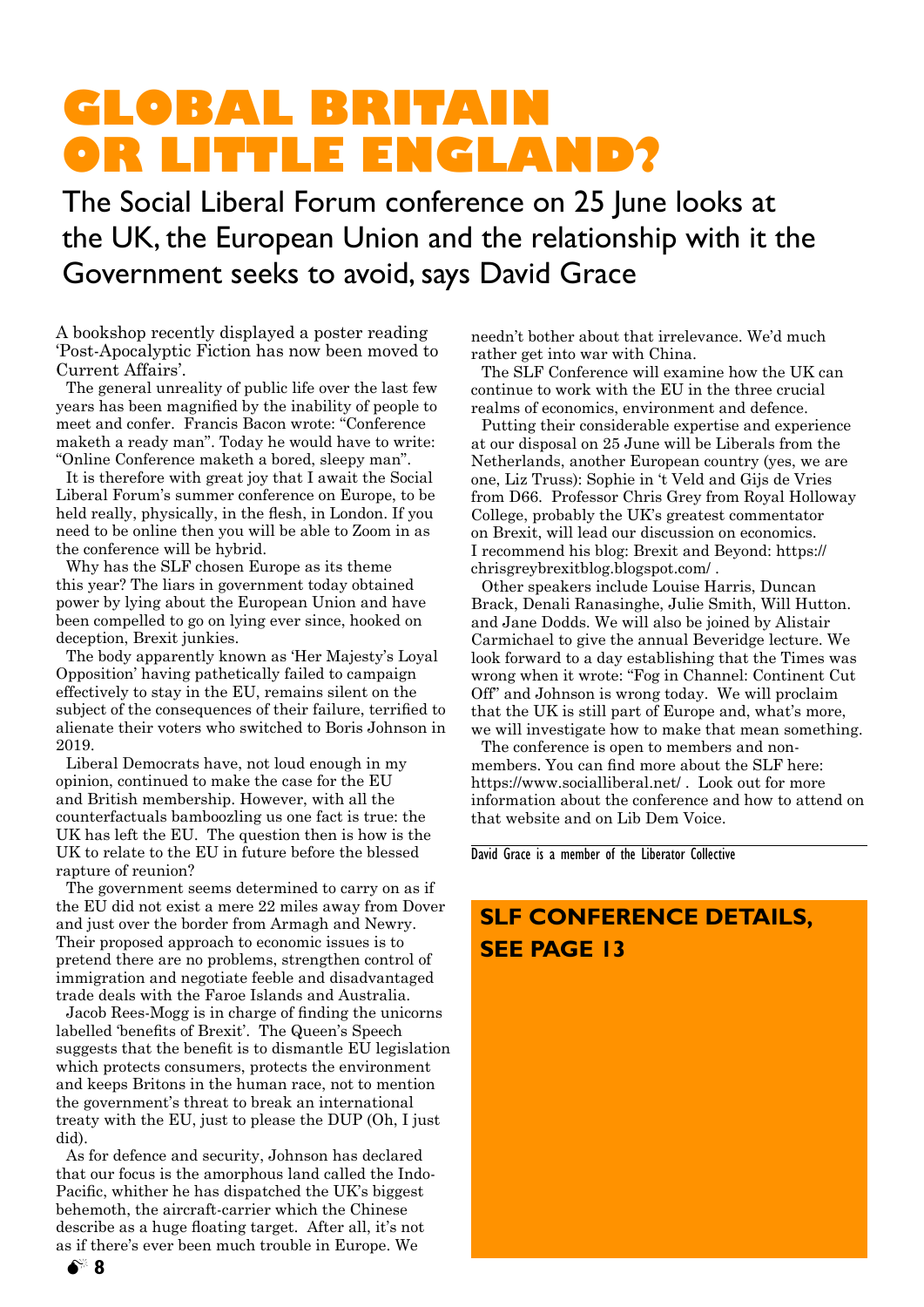# **WHERE ARE OUR UKRAINIANS?**

## Rose Stimson wants to offer shelter to a Ukrainian mother and child but finds the UK government thwarting this despite its rhetoric

Seven weeks ago Maria, her 12 year old son, Tomas and their cat, escaped Ukraine. They had left behind her parents, her brother and his family - who knows if they will ever meet them again?

As a single parent with a growing son, she had established a good life for them both and had found a secure job and home whilst Tomas had many friends in a school he loved.

Then the Russians came visiting. We can only imagine the fear and anxiety that causes you to suddenly leave everything and heading to where? And what?

Maria had headed for Warsaw where two friends of ours, themselves former refugees and UNICEF workers, were providing shelter and support for people they met at the station. They have provided support for more than 80 families, finding temporary accommodation family, friends, friends of family, families of friends, as well as giving practical support like nappies, money for travel and the emotional support of friendship.

The Homes for Ukraine scheme twinkled in our sky and through our friend we made contact with and offered shelter to Maria and Tomas They submitted their visa applications four weeks ago. This in itself is a difficult process when you have just a basic phone, are using a foreign language and have to scan in documents, pressured at the best of times.

Since then we have all been waiting and waiting and waiting for the approvals to come through. We have been told 48 hour turn around, then all will be done in three weeks and then………… There is no one person to talk to. We have now turned to our MP in the hope that he can expedite matters. As others have outlined the communication channels are muddled and confusing at the best of times, when you have time and bandwidth to negotiate them.

Maria and Tomas have had to move from temporary to temporary accommodation three times. Maria has found work cleaning windows by day and caring for an elderly woman by night, but that means she sometimes has to leave Tomas alone in their room. He has managed to find a friend but life is lonely for him, his best comfort is taking their cat for a walk on a lead. Very scared of what lies ahead, the delay in getting their visas will only be increasing their anxiety. We talk regularly, but what can we say to them?

This compares with the experience of our son who lives in Berlin.

On the second day of the war, he and his wife made social media contact with a very young couple escaping Odessa. They took them in, giving them immediate refuge and shelter. No visa applications, no biometric checks and immediate support was available. Even now, with that comparatively smoother experience and seven weeks on, the young couple are still traumatised.

On this side of the channel there has been some incredible response from our local community, our area support, the church (very willing but unknowingly nominated alongside other charities by Gove, into that role for which they were not prepared). Most impressive was the response from our beleaguered and forgotten local council, Herefordshire. Within 12 hours of the visa application being submitted, we had received DBA and house inspection application forms, invitation to special counselling and training sessions, terrific zoom meetings with specialists in areas of education, work, school etc. The local school have responded with open arms and we even might have a job waiting for Maria provided she can get here soon.

But more than four weeks, and there is still no sign of the visas. When we talk, I don't know what to say to Maria, she is so optimistic and positive. She speaks good English but Tomas doesn't and he is scared and very fearful of what lies ahead. The sooner we can get them here, the sooner they can begin the road to recovery – what benefit is it to anyone to keep them waiting? It is cruel and inhuman.

Surely it doesn't need to be this way, haven't we proved that as a people we are better than this? I think our government just hasn't heard that message and are hiding behind the goodwill of all who are trying to help. You might almost think that there is an agenda is to block entry – who knows?

When our prime minister can use the situation to do his Churchill impersonation three days before local elections, but is not willing to follow the examples of Kindertransport or the boat from Bilbao, something is out of balance.

Rose Stimson is a former member of the Liberator Collective now involved in community work in Herefordshire. Names of the Ukrainian applicants have been changed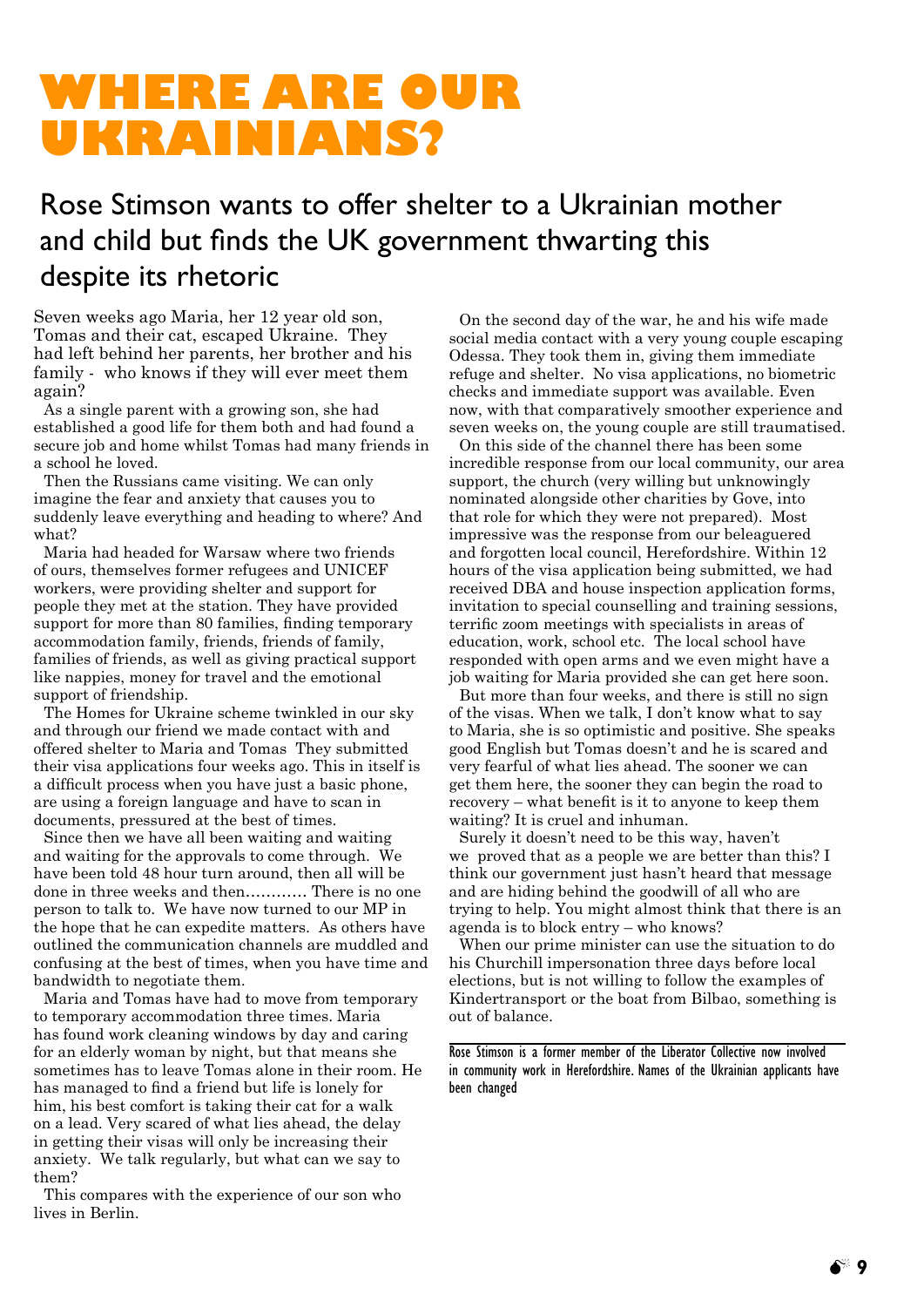# **SPEAK AS YOU LIKE**

## In the language question in Ukraine discrimination against Russian speakers is an invented grievance, say Iryna Barlit and Vladyslav Bandrovsky

Since the 17th century, questions on language use were of high political sensitivity for Russia. Socalled 'protection' of the rights of ethnic Russians and Russian speakers outside of Russia has been the subject of Russian political discourse and propaganda for a long period of time.

In 2014 Russian Federation used such 'protection' as a pretext for the annexation of Crimea and Donbas. They used it now. Again.

Even though some Ukrainian regions were originally Russian-speaking, there is no connection between the language and ideology anymore. Actually, the Russianspeaking people do not want a 'Russian world' and 'liberation'.

By now, in Ukraine, the Russian language has become simply the evidence of the past, but it is no longer a means to consume Russian culture and propaganda. Those who speak Russian actively show their position on social media, they protest on the streets against Russia, and they join the territorial defence and armed forces units to fight against Russian invasion.

The Ukrainian-speaking population does not discriminate against Russian-speaking people simply on the basis of their language. In fact, Russian language is still present in private communication, business, and social media. However, there is a huge difference between Russian-speaking Ukrainians and pro-Russian beliefs.

But if Ukraine is distinct from Russia, why do so many Ukrainians speak Russian in the first place? The answer is genocide.

After the collapse of the Russian empire at the beginning of the 20th century, Ukrainians were fighting for their independence. The new wave of the cultural was thriving due to the fact that Ukrainian writers, poets, directors, and other artists, worked even under the conditions of total prohibition of the Ukrainian language. The Ukrainian elite was then massively arrested, deported, and executed by Stalin's regime. To date, the exact number of repressed Ukrainian artists is unknown. According to some estimates, this number reached 30,000 people.

In 1932 communist party of the USSR issued a resolution banning the Ukrainian language in schools and media. For several decades after that, the majority of universities taught exclusively in Russian and highly-paid positions were only open for Russianspeakers. It was only by 1959 that 23% of students in Kyiv studied the Ukrainian language. Because of the propaganda, it was even unpopular in some cities to learn Ukrainian up until the collapse of the Soviet Union. Consequently, fewer people were speaking Ukrainian as it was artificially wiped away.

Holodomor was a man-made famine that ravaged

Soviet Ukraine between 1932-33, resulting in the death of up to 10 million ethnic Ukrainians. One of the methods was blacklisting, an element of propaganda in the Soviet Union, especially to target Ukrainian farms and villages. The territories of blacklisted communities were encircled by special forces and armed troops, preventing the population from leaving these territories and seizing all food and harvest. It affected all the population of such villages, farmers, teachers, tradespeople, and children. At the same time, the USSR government had more than enough significant reserves of grain, was exporting it abroad, was banning and blocking travels outside of Soviet Ukraine, and was refusing to accept aid for the starving from abroad.

There was arranged migration of Russians to Ukraine. By the end of the 1930s, the USSR authorities settled Russians in Ukraine, largely to replace the millions of Ukrainians who perished from Holodomor.

Russians were moved to Kharkiv, Kherson, Dnipro, Zaporizhzhia, Donetsk and Luhansk, and Odesa regions. Since then, because of the urbanisation and settlements, a lot of Ukrainians have lost their native language in favour of the dominant urban Russianspeaking environment.

As a result, ethnic Ukrainians were forced into Russian language assimilation. Nowadays, Ukrainians think of Russian-speaking people as a part of their history. But it is now more than clear that the Russian-speaking Ukrainian population today is not identical to pro-Russian ideology.

The Russian-speaking population of Kharkiv, Sumy, Mariupol, Berdyansk, and many other cities are not welcoming Russian troops. Armed or unarmed, they are combating them.

But Ukrainians remain strong and support the country. More than 40,000 people volunteered to go to the army only during the first week of the war. More than £100m in private donations were made to only one specially opened bank account at the National Bank of Ukraine. The current numbers of donations are dozens of times more significant, as Ukrainians donate to many charity organisations supporting the defence. There is no way Ukraine can lose this war against the barbarians.

Iryna Barlit and Vladyslav Bandrovsky are lawyers in Kyiv with national and international law firms. Their home city of Zaporizhzhia is mostly Russian speaking and a main target of the Russian offensive in south east Ukraine.

Vlad has organised for Finnish ambulances to be donated to Zaporizhzhia, while Iryna and her husband Anton have been fundraising for medical and equipment assistance to the military.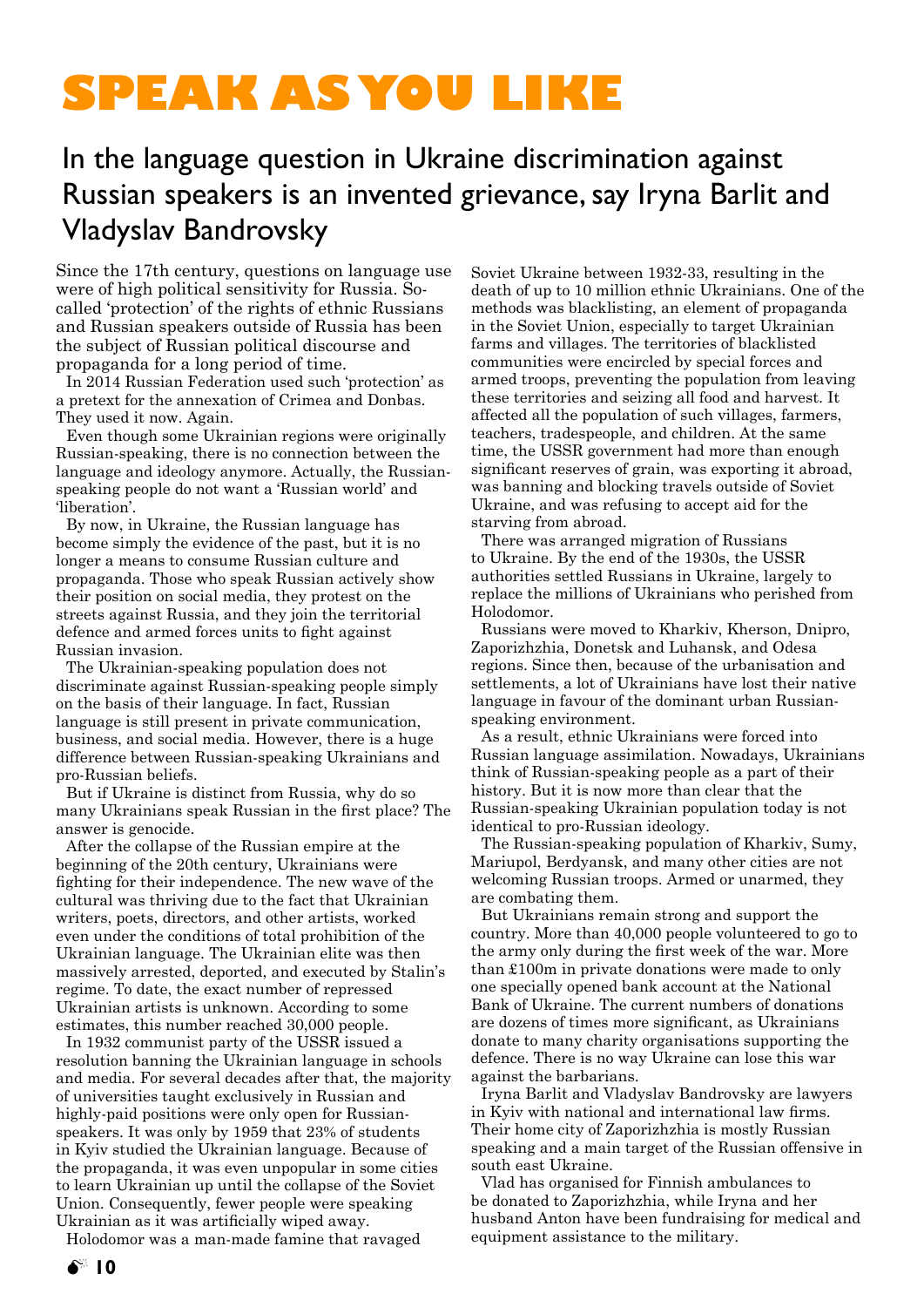Language is such a controversial and ideological or mythologised topic in Ukraine that a necessarily anonymous Liberator collective member asked Barlit and Bandrovsky follow up questions to challenge their rosy story. They are two high achieving and patriotic young Ukrainian professionals, but were they putting a positive spin on the situation?

Q: I don't agree with the perfect image of Ukraine as a perfect multilingual ethnic society. I understand loving Ukraine rhetoric during war but I've heard far too many of these perfect narratives - from Irish history (always the crimes of England, rarely the flaws of the Irish), from the Balkans etc.

In many cities of what is modern Ukraine, Russian, Yiddish, German, Polish (even French in Odessa) would have been predominant languages?

A: The way the questions are framed shows you are likely of a little bit shifted impression of what is happening in Ukraine and what are the peculiarities of Ukrainian history and culture.

Ukraine is a multicultural, multiethnicity, and multireligious state. Ukrainian culture and language were though always predominant, until Russian Empire and then the Soviet Union tried to wipe it out to assimilate people in Ukraine

They partly succeeded in doing that in some big cities, like Kharkiv and Donetsk for example. But the smaller cities and villages in the same regions still spoke and speak Ukrainian. But the big-city influence creates an image of a Russian speaking region.

But you should not view Ukraine as a nationalistic country at all, I can assure you of that, as, for example, Poland, where I lived for six months as an exchange student (and nationalism idea there is different from chauvinism and Nazism).

A typical nationalism ideology would simply not work in Ukraine because the Ukrainian national idea envisages full respect and support for other cultures. Maybe except those like Russian language which is used as a weapon for propaganda and an excuse for invasion. I think it`s normal to have some precautions against the enemy that comes to kill your friends and family.

That`s also a Russian propaganda narrative to frame Ukraine as a mixture of two parts of the Austro-Hungarian and Russian empires.

This narrative omits the fact that Ukrainian history, as a state, starts in 5th century with the state of Kyiv and Kyivan Rus. Thus, at a time when neither of these empires yet existed.

Q: Several people have complained to me that in eastern cities where people's language is Russian teachers and students are forced to have the classes only in Ukrainian even though the language spoken in the city is Russian, it is the native language. And I believe Ukrainian history and language are still compulsory in first year of studies? This struck me as replacing one ideology with another.

A: As to the language limitations, there are Russian speaking schools for those willing. At the same time history and the Ukrainian language is part of a Ukrainian school programme, that's correct.

You can easily speak Russian at Ukrainian speaking schools, but the books and teaching are in Ukrainian. Plus, you can easily speak Russian language in any part of Ukraine and there would be no issues at all. I can judge from my personal experience.

And, on a personal note, it's not the same as with Brexit and Trump supporters, climate change or covid deniers.

Forgive me for my straightforwardness, but I`m under an impression that these movements are more popular among less-educated people. Supporting Ukrainian independence and Ukrainian multiethnic culture was and are more popular among the educated part of Ukrainian society.

Since 2014, and especially now, there is a boom in the blossoming of all Ukrainian.

But rest assured, all other cultures, religions and languages remain loved and supported in Ukraine. Russian would be also supported unless they started a war against us eight years ago.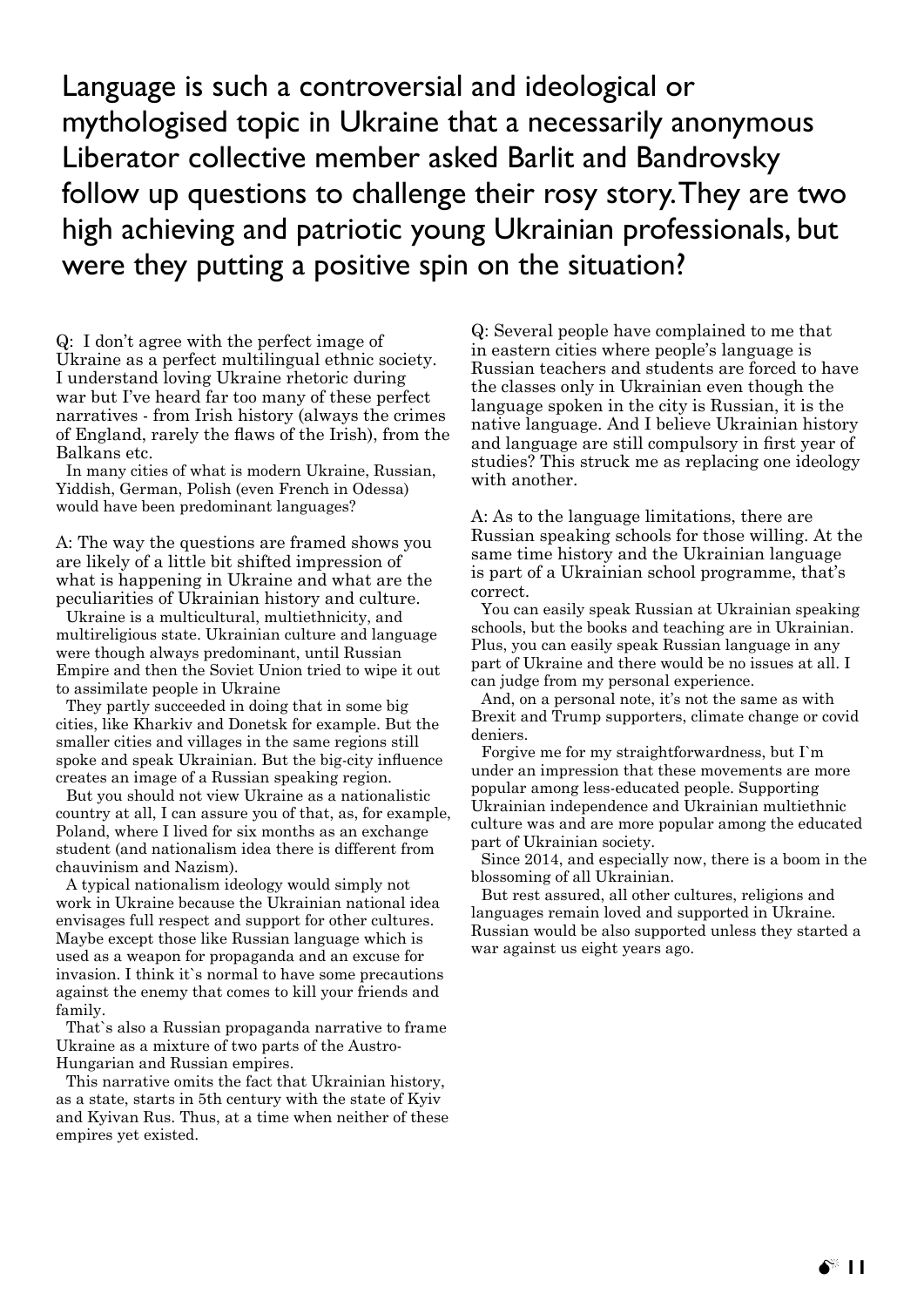# **WHEN THE WHEAT RUNS OUT**

## Russia's invasion of Ukraine threatens to devastate world wheat supplies bringing starvation to poor countries far from the war, warns Phil Bennion

As 2021 ended, world grain prices were climbing to levels never seen in cash terms, and in real terms taking us back several decades. Most of the key producer regions had experienced poor yields at some point since 2019, so world stocks were being drawn down. We were not, however, experiencing anything like the crisis of 2008-09 when world grain production slumped by 7%. The price increase was more likely a response to high fuel prices. Commodities such as grains do generally see prices fluctuate with the oil price. So how has the war in Ukraine taken us from a normal price spike to a crisis in just a few weeks and how can the problems be mitigated?



#### **POOR BET**

When President Putin was limbering up for his invasion, the price of wheat rose by around 10%. I made a very poor bet by selling almost all my wheat in the week before the invasion. I was fairly sure that the price would fall by 20% if the Russian army manoeuvres were called off and the troops returned to barracks. The invasion took place and wheat rose by a further 40% to double the price of summer 2021.

Although China and India are the two biggest producers of wheat, they are not exporters. One third of world wheat exports are supplied by Russia and Ukraine and about a quarter each by North America and the EU. Ukraine is also the biggest exporter of sunflower seed and other crops such as soya are also important.

The biggest importers of wheat are Egypt and Turkey, with Algeria, Morocco, Saudi Arabia, Yemen, Sudan and Ethiopia all major importers from the Black Sea ports.

Within weeks of the invasion Egypt announced it was unable to import sufficient wheat at any price. A combination of sanctions on Russia and Russia blockading Ukrainian exports has already created a cost-of-living crisis in the developing world that makes are own look trivial. If supplies cannot be delivered in due course, this will turn into a real hunger crisis over the coming year. The World Food Programme has already sounded the alarm.

A political colleague suggested to me that surely farmers would do their best to increase production given the extraordinarily high wheat prices. Some governments and the EU have made efforts by relaxing the area farmers need to leave for greening measures, or by encouraging farmers to plant wheat instead of grass, as in the Irish Republic, or soya as in Brazil.

But the bigger picture is that cereal farmers are going to produce less, rather than more, a theory borne out by recent statistics from the United States Department of Agriculture and others.

Russia is the biggest exporter of nitrogen fertiliser, largely as natural gas is the key ingredient. Some EU producers also depend on Russian gas for fertiliser production. Here in the UK our biggest plant has been mothballed due to the high gas price. The cumulative result is that ammonium nitrate is now trading at 3.5 times its price of summer 2021.

The combination of wheat at twice the 2021 price but fertiliser 3.5 times is that the economic optimum rate of fertiliser application to wheat crops has fallen by about 20%. Hence the economically rational approach for a farmer to this grain shortage is to produce less. This is as clear a case of market failure as I have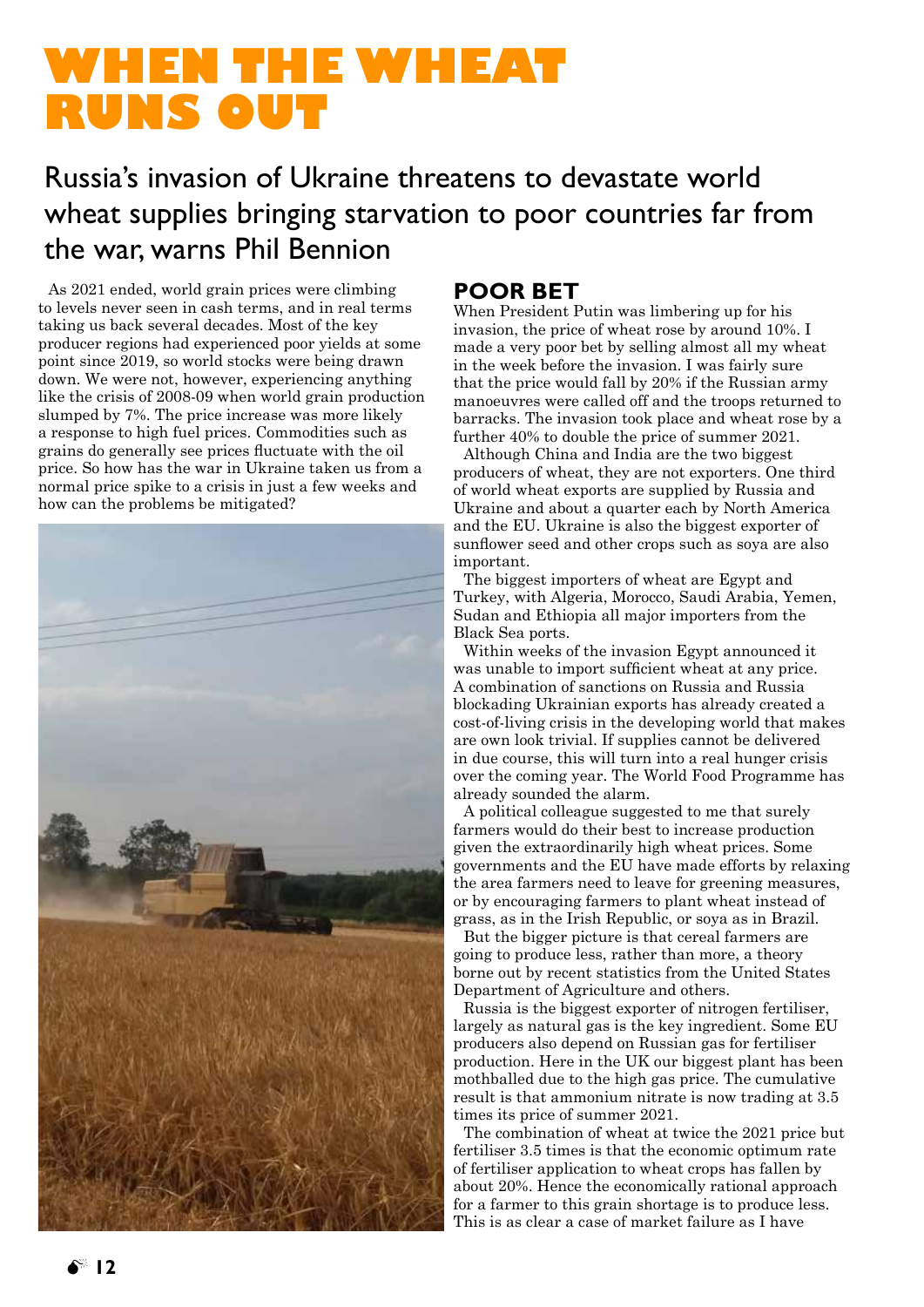encountered.

What can or should be done to alleviate this crisis before people begin to starve?

#### **POLITICAL WEAPON**

The one thing that I would rule out is waiving sanctions on Russia. Many suspect that grabbing Ukraine's best grain land is part of Putin's motivation for the war. Success would give him huge power over grain supplies which he intends to use as a political weapon in the same way as he has been using gas. We could and should do all that we can to get Ukraine's grain to its markets, but the capacity to use trains as a substitute for ships is limited. It is at least as important to make sure that Ukraine's current crop receives its fertiliser. That will probably be too late by the time this is published.

Similarly governments in grain growing countries should intervene to ensure that fertiliser is available and that crop areas are not artificially restricted, at least until the situation in Ukraine stabilises and exports can get out. We should of course continue efforts to help developing countries feed themselves, but this will not deliver in the short term.

It already appears that too little is possible to avert real food shortages next year, even if supplies can be maintained for the time being.

The UK government has been an example of exactly what not to do. A domestic crisis in agriculture is unfolding as support payments are phased out and trade deals signed to import from others what we currently produce ourselves. These imports will be bought from the mouths of the hungry as our own farmers give up, despite having highly productive land. They have made no effort to keep the fertiliser plants operating despite not being reliant on Russian gas.

The real crunch will come if Ukrainian farmers are unable to harvest this year or plant for the 2023 harvest this autumn. Putin will be waiting for starvation to play into his hands as he believes that the world will let him keep his ill-gotten gains and end sanctions in order to be fed.

Such would be a rod for our own backs as blackmailers always come back for more. Western allies need to give as much thought to securing supplies, not so much for ourselves, but for African food importing countries, as they are giving to the military situation. If they do not, the impending crisis could well undermine the solidarity of the response to Putin's aggression.

Phil Bennion is a foamier Liberal Democrat MEP for the west midland sand owns an arable farm in Staffordshire. He is chair of the Lib Dem Federal International Relations Committee.

# **SOCIAL BERTHERAL LIBERAL LIBERAL LIBERAL LIBERAL LIBERAL LIBERAL LIBERAL LIBERAL LIBERAL LIBERAL LIBERAL LIBERAL LIBERAL LIBERAL LIBERAL LIBERAL LIBERAL LIBERAL LIBERAL LIBERAL LIBERAL LIBERAL LIBERAL LIBERAL LIBERAL LIBE FORUM CONFERENCE**

## UK and Europe: Offshore island or part of the main? Resource for London 356 Holloway Rd London N7 6PA and online - 10.00 to 16.30, 25 June 2022

Although Brexit has happened and Boris Johnson pretends the UK's focus is on the "Indo-Pacific", wherever that may be, and the government sees trading with Australia and the USA as the future, we remain part of the continent of Europe and must not throw away the history of peace, prosperity and environmental protection built by the European Union. This conference asks the question, how are we to continue to co-operate with our close friends and allies in Europe and who are those friends ?

Speakers include former Liberal Democrat MEPs Phil Bennion, Jane Brophy and Rebecca Taylor, leaders of our Dutch colleagues D66, Sophie in 't Veld and Gijs de Vries, Professor Chris Grey (author of Brexit & Beyond blog), Will Hutton of the Observer and our own Duncan Brack, Jane Dodds MS, Alistair Carmichael MP (giving the Beveridge lecture) and Baroness Julie Smith.

To register to attend in person or online, go here: <https://www.socialliberal.net/>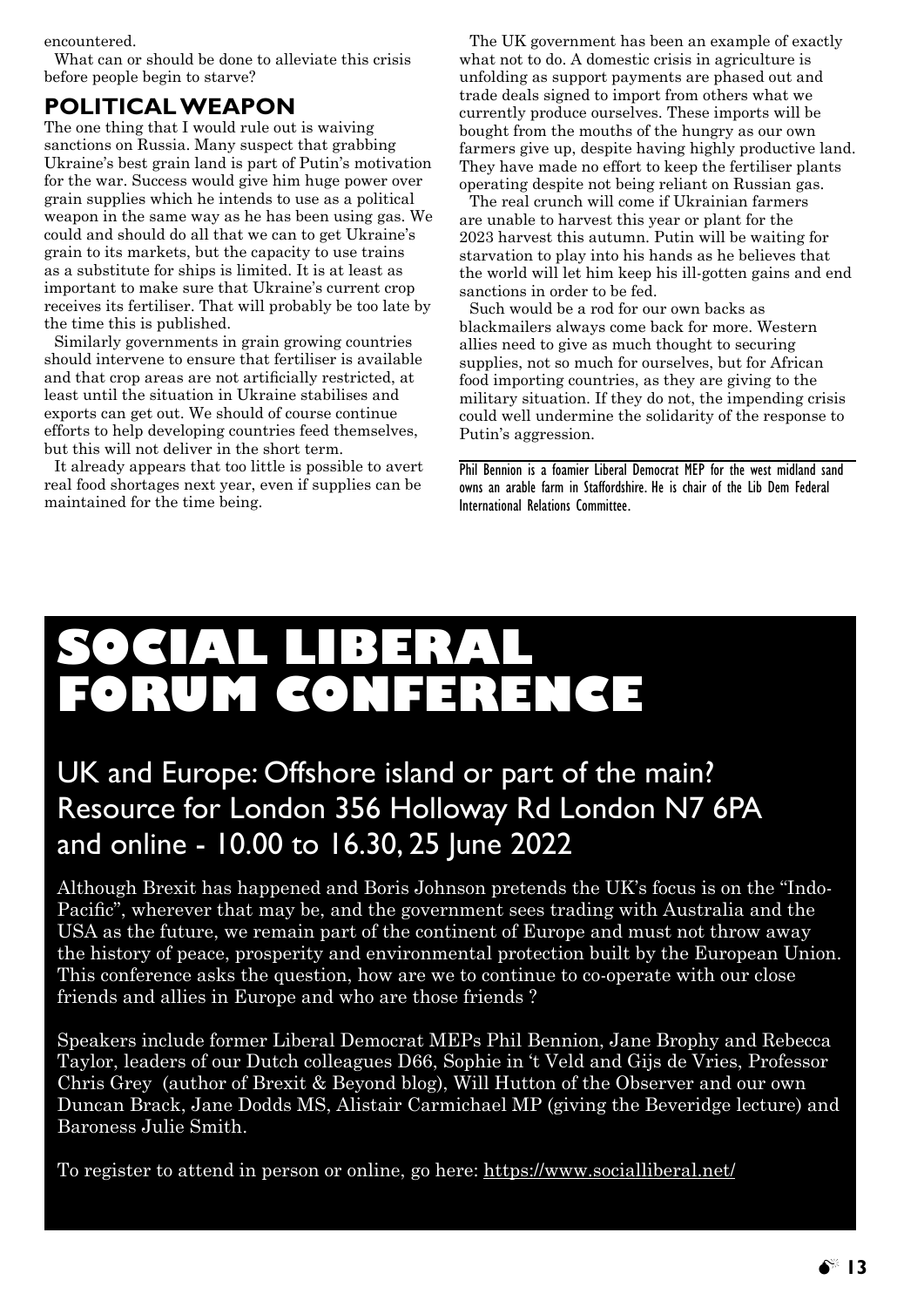# **DELUSIONS OF GRANDEUR ON THE DANUBE**

## Budapest resident Rupert Slade explains why Orban's 'illiberal democracy' won Hungary's recent election and how this has disturbing parallels in the UK Tories

Three years ago I had a Facebook spat with an over zealous Liberal Democrat, no names mentioned, who said something on the lines of "any foreigner who chooses to live in Hungary is a panderer to fascism". He was very pious and wasn't open to discussion. i am not sure who blocked who, but we are no longer friends on Facebook. Prior to the recent Hungarian election my wife Kath and I said that if Orban and Fidesz get a super majority we should leave. He did and we are still here.

Like the UK and much of Europe the story of Hungary is complex and has many parallels to the UK. In Budapest and the university cities of Debrecen, Pecs and Szeged you hardly ever meet a Fidesz supporter. In our very privileged leafy suburb on the Buda side of the Danube, we live in the most liberal borough in the whole of Hungary.

I am a comfortably retired advertising man, who now runs international English stand up comedy nights as a hobby. My business partner is a 22-year-old Bangladeshi student from Dakka. On a typical night our acts will come from Iran, France, India, Palestine, Finland, the USA and Hungary. The audience will be

even more diverse. I live in an international liberal bubble. I have a broad group of friends that include journalists, writers, playwrights, NGO workers, film people, actors, entrepreneurs.

There are no jackboots, no homophobes, no racists in our lives. Well, certainly not ones we are aware of. We live a rich and full life in the same way millions in the UK do, despite the fact we have Orban here and the UK has Johnson. The narrative, normally correct but also misleading, from the western media would make you think we are living in a neo-totalitarian state. It simply isn't the experience, but as I said we do live in a bubble.

I can never profess to be an expert on Hungarian history, but to better understand why we are where we are I will give you a summary of the last 100 year. I am writing in a few hundred words that really need volumes to tell the full story, but I think to understand modern Hungary it is important to look back.

#### **ONCE VERY POWERFUL**

Hungary was once very powerful. Of course it was one half of the Austro Hungarian Empire. Hungary stretched out into Romania, Slovakia and Ukraine.



*Hungary's Parliament*

After the first world war, after the Treaty of Trianon in 1920, they lost two-thirds of their territory. This is a constant starting point used by Orban to underline his nationalism, euroscepticism and anti liberalism. Hungary always feels unfairly treated. Hungary has blues like the UK of a former power and a love of celebrating a romantic and somewhat delusional nostalgic past. They love pageantry, royalty etc. In my job in media I remember a TV data analysis of William and Kate's wedding. Hungary, outside of Australia, New Zealand and Canada had the highest rating figures in the world. In contrast hardly anybody watched in neighbouring Poland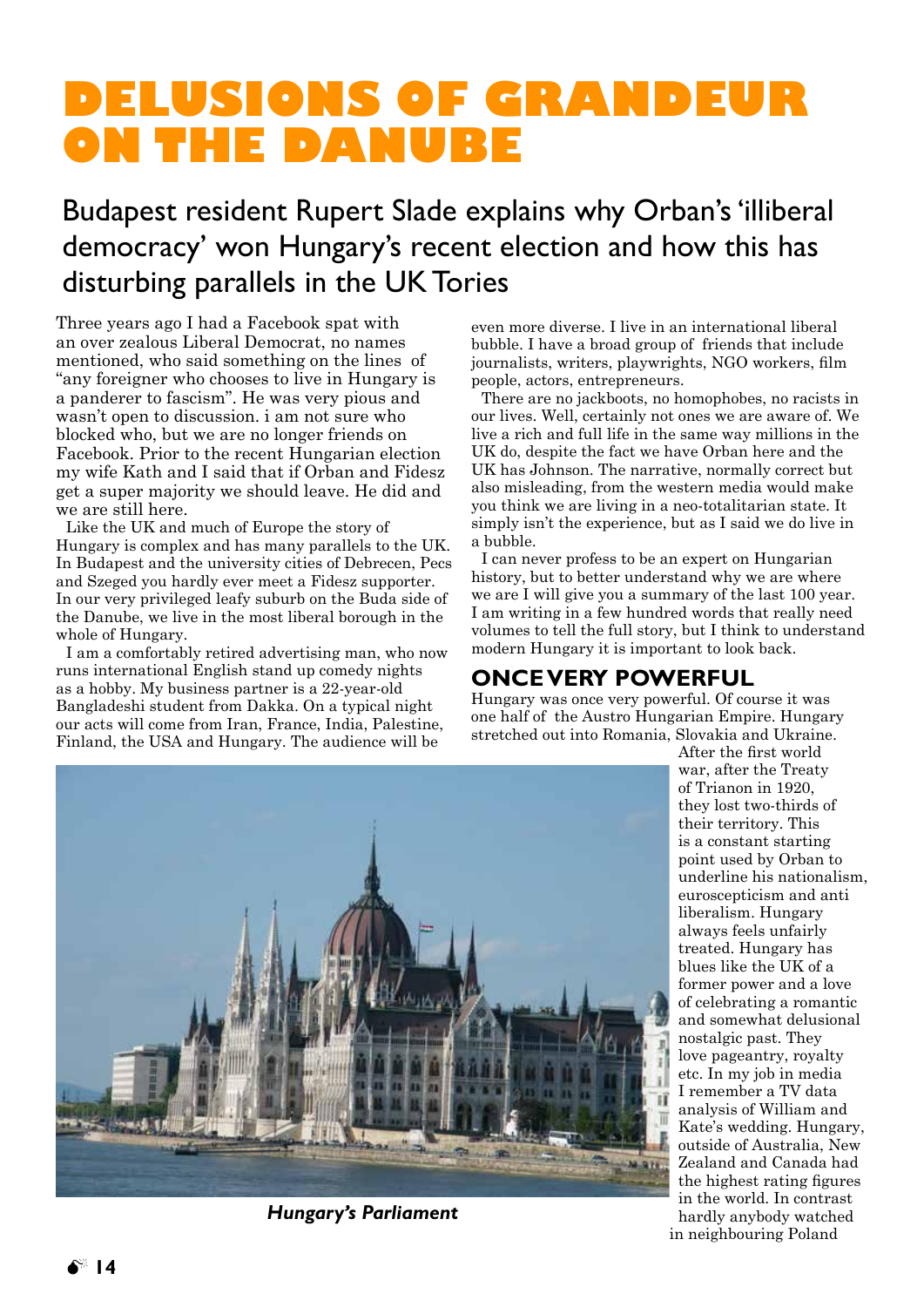or the Czech Republic. Straight after World War 1 there was the Red Terror, which was a brutal attempt to turn Hungary communist. This was followed by the White Terror which was even more brutal counter to this revolution. Following the

*"Just imagine a coalition of UKIP (whatever they are called now), the Greens, the Lib Dems, the social democrat wing of Labour and the Corbyn left all getting behind one candidate to try and save democracy"*

White Terror the country was run by Admiral Horthy, who was a far-right regent who latterly appeased the Nazis, by agreeing to take Jewish people's property, but refusing to send them to camps. This obviously wasn't enough for the Nazis as they kicked out Horthy and set up a puppet government called the Arrow Cross who oversaw the deaths of 500,000 Jews. Horthy fled to Portugal and lived there until his death in 1957.

The communist government straight after the war were brutal and seized property and killed. A student uprising occurred in response to this hard nosed communist dictatorship resulting in Russian tanks coming into Budapest in 1956.

In the 70s and 80s Hungary liberalised much more than most of the Eastern Bloc. They could travel. There was more stuff in the shops. The government ruled by Janos Kadar tried to be equidistant between the East and the West. Although 'goulash' communism, as it was called, wasn't sustainable many Hungarians liked it and feel nostalgic for those days.

Between 1988 to 1992 were perhaps the best time in our lives to be liberal. The wall came down. the brutal Soviet Empire came to an end and a better world seemed possible.

#### **LIBERAL OPTIMISM**

A man called Viktor Orban was the embodiment of this new liberal optimism. The problem was that the young urbanites saw the benefits of the change towards liberalism, but the old and the many living in small towns and the countryside saw a huge drop in their living standards. The security rug was taken from beneath their feet. The end of communism and speed of change was scary to many.

Since 1990 the divides between city and small town, young and old, rich and poor, educated uneducated have widened. Many middle class people can never give their vote to the left (the left are a very soft left these days) as the leading figures are often former communists or the privileged descendants of communists.

There is a fear of international influence. There is a narrative the country was sold off to foreign money. NGOs and the George Soros-owned Central European University( (hounded out and now to Vienna are seen as internal agitators trying to overthrow the democratic system( There is some truth in this as Hungary moves closer towards fascism.

Orban realised very early on that the battle in democracy wasn't about winning the educated outward focussed international new middle class, but to be

the hero to the working and lower middle class. He knew how to create fear. He appealed to those terrified of immigrants, who live in places where immigrants never go. Evil atheistic liberals will pollute your children's values.Nasty internationalists

are selling the country. Orban professes to be deeply anti communist, yet behaves like one. He controls the media, the judges and like Kadar in the 70s/80s has positioned himself as equidistant to Russia/China and the European Union.

When I arrived in Hungary in 2008 Ferenc Gyurcsany was the MSZP socialist president. It was the time of the financial crisis. Gyurscany, like many on the social democratic left of European politics, was really struggling fiscally. There were many in the party who were still clinging onto hard left Marxist philosophy.

He encouraged people to take out mortgages in Swiss Francs. Many middle class voters were burnt by this as the Hungarian Forint collapsed in value against the Swiss franc. Gyurcsany was deeply polarising. He was an ex-communist and extremely rich. On a day in 2006 he made a private speech to his party near Lake Balaton and apparently said: "We have obviously been lying for the last one and a half to two years."

In all honesty he was telling the truth, the economy was in deep trouble. Something had to change. Unfortunately this private meeting got leaked to the media. Orban exploited it to the maximum. He almost immediately created the image of "the out of date elite lying to the Hungarian people" It was only a matter of time before the left were dead in the water in Hungary.

Even to this day Orban knows that Gyurscany is toxic to three parts of the electorate. The middle class whose families suffered under communism looking at the mega rich internationalist ex-communist, the middle classes who were hit by the Swiss Franc mortgage crisis and the working class who saw the left as elitist and anti-patriotic. He has even gone as far to say democracy is a threat to our country. He coined the term "illiberal deomocracy" at the Bálványos Free Summer University and Youth Camp, the overtly homophobic evangelical Christian festival.

Since this moment the left can never muster up enough votes to form a government. So if you are still with me, let me give you some parallels. We have a formerly liberal president who has shifted to the populist right to remain in and seize power. We have a leader here who knows how to connect with the uneducated small town population through identitarian nationalism. We have a leader who invents imaginary enemies to create fear (be that the European Union, Soros and thinly anti-Semitic international money, the Roma community, migrants and refugees, liberals, the left, the LGBTQ community). He understands the culture war and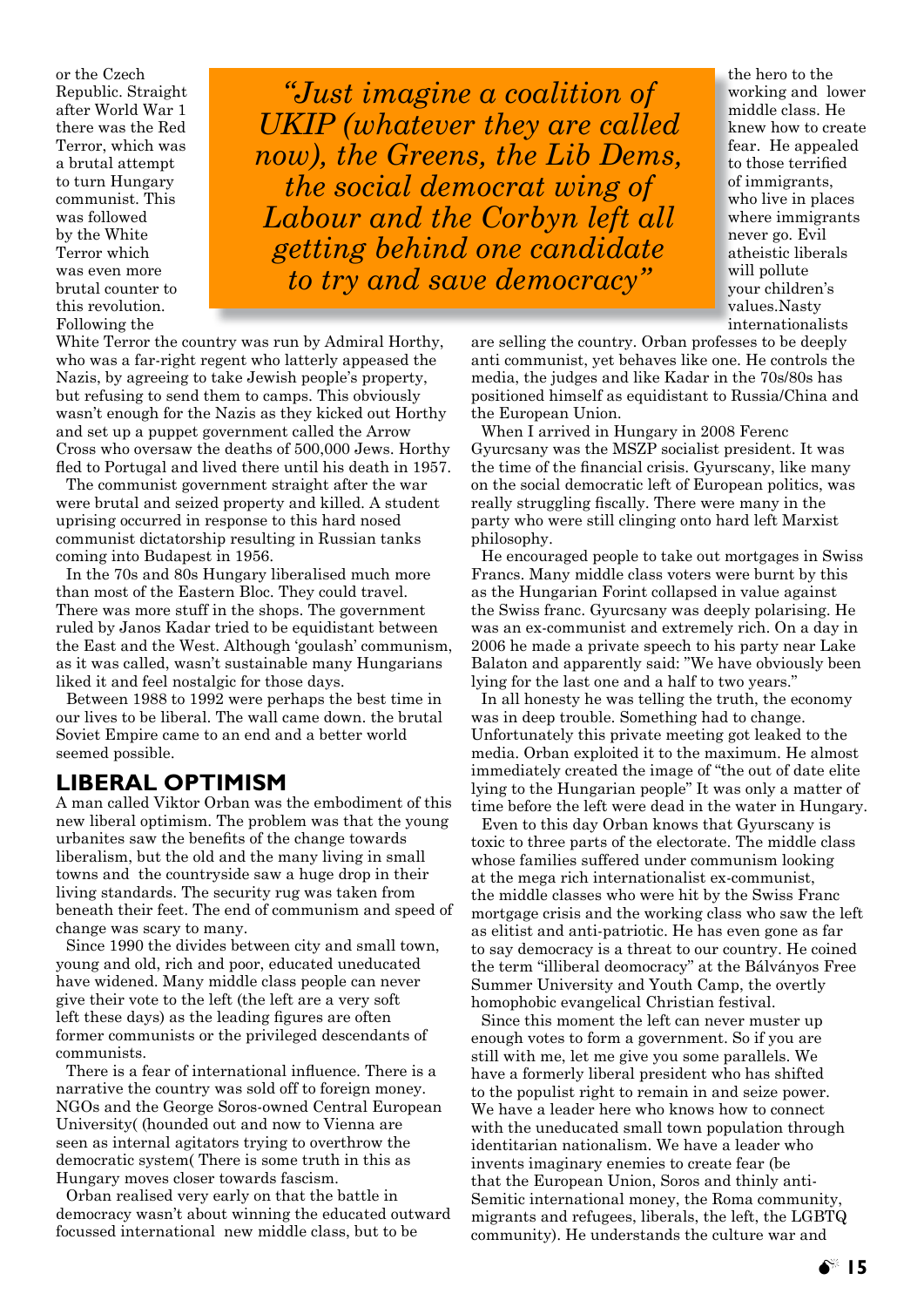

*Redundant communist statuary in Budapest's Memento Park*

knows how to play it. Imagine a world where Johnson stays in power for another 10 years and you have a picture of Hungary's politics: Cronyism, corruption, no independent media, cultural pluralism under threat, universities run by the right, people in positions in all walks of life there through loyalty to government and not ability. Sounds a little like the current Tory government.

So what happened in the recent election? As a taster to the election Orban recreated a Hungarian section 28. For those not old enough to remember, this was a law the Thatcher government created in the mid-80s stating that it was illegal to promote homosexuality to children.

#### **GAY 'THREAT'**

Apparently, according to Fidesz the young in Hungary were under threat from gay people. In October last year I got a phone call from an old gay American advertising industry friend Frank. He said: "Rupert, my husband is the communication director for one of the presidential candidates, can we meet? I wonder if you can help."

I agreed to meet. The MSZP (the left) had finally decided that they could no longer win on their own. Quite extraordinarily, the five opposing parties were going to put up one candidate to represent all of them. Those parties moved from the far right Jobbik, who had become more of a kind of anti corruption party (Fidesz had flanked them on the right), Momentum

and the LMP (liberal/green parties) and the MSZP.

Just imagine a coalition of Ukip (whatever they are called now), the Greens, the Lib Dems, the social democrat wing of Labour and the Corbyn left all getting behind one candidate to try and save democracy.

My friend Frank and his husband Gary worked for Peter Marki Zay, a relatively unknown chap who had won a mayoralty against Fidesz in a small Hungarian town. He has spent years in Canada and identified himself as a conservative, although he was pro gay marriage and was revolted by Fidesz' corruption.

My response to these guys' question to help came back very quickly and pretty much describes what happens in a country that is losing its democracy. The agency I worked for previously, wouldn't touch it. Why? it would restrict their chances of winning 40% of the business available in Hungary. Billboard companies would just give Fidesz unsold stock in return for future favours. The banks, the government business, telecom companies and many companies that have done deals with Fidesz would blacklist my old agency.

This happens in all areas of business life here. A clever entrepreneurial friend of mine won something similar to the Dragon's Den here with his wife. He quickly discovered that the investment fund that was going to back him was run by Orban's daughter. Orban's rather average son in law owns one of the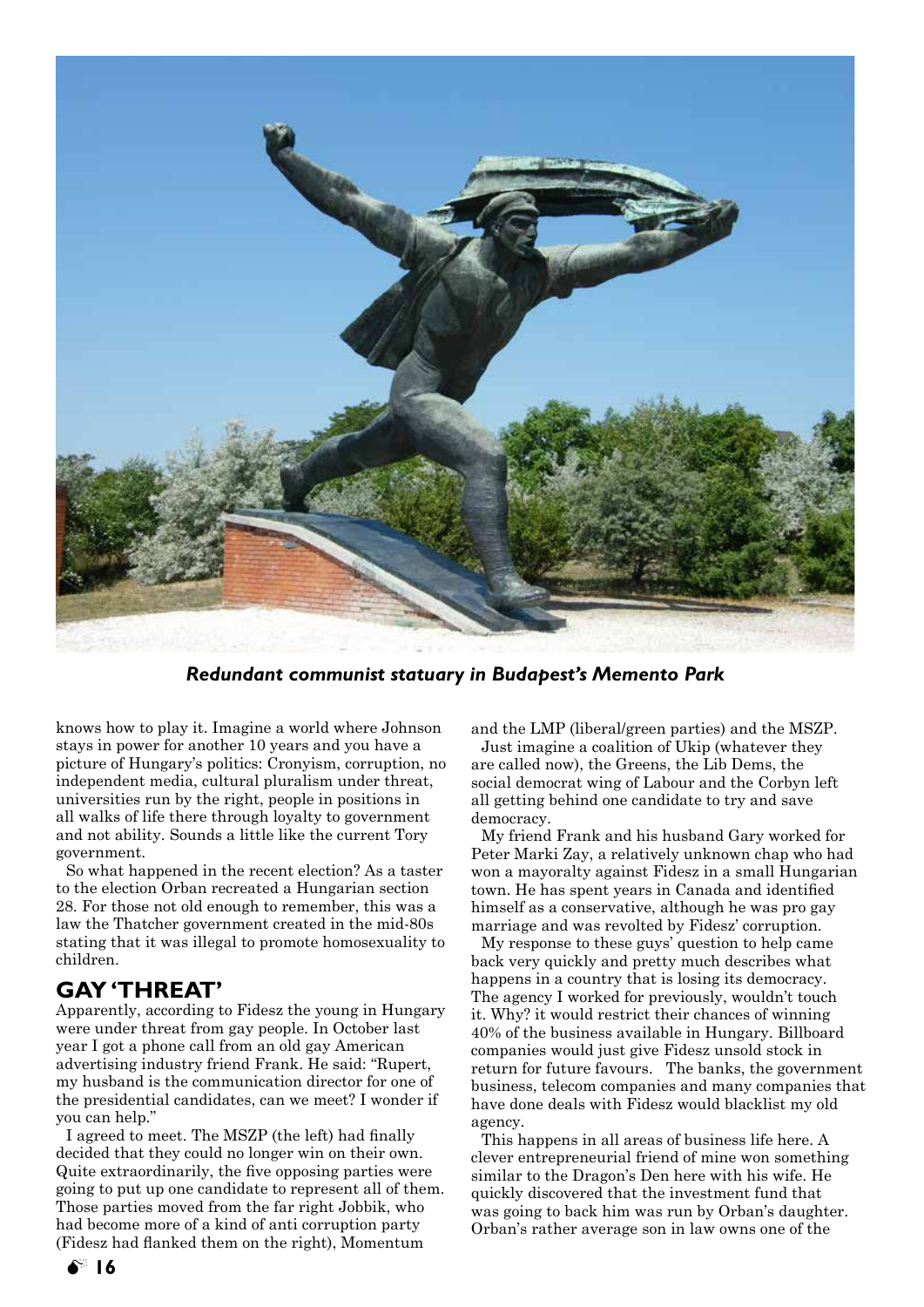biggest public infrastructure firms in Hungary.

To better understand Hungary, the articles in the likes of the Guardian and the Economist talk a lot about Orban' s culture war, racism, xenophobia, homophobia and anti refugee rhetoric. Although all of this is important, they often miss the central point. Much of the culture war is a deflection to hide government cronyism and kleptocracy.

In my business a few years ago, Fidesz introduced a law that media companies that made profits of more than 5.0m euros would be taxed at around 50%. There was only one media owner who made this kind of profit and that was Luxembourg-owned RTL. As soon as they introduced this tax RTL started buying up small TV stations to minimise profits and running Orban critical editorial. Within the year the tax was eliminated on the condition that the chief executive was fired and the editorial stopped criticising the government.

Marki Zay came third in the first round behind Gergley Karascony (liberal mayor of Budapest) and Klara Dobrev. Dobrev was married to the polarising Gyurscany. After a lot of backroom dealing Marki Zay was announced to be the man to represent this extremely unlikely coalition. For the next few months the internet was bombarded with messages calling Marki Zay the puppet of Gyurcszany. For a while there was a feeling Marki Zay might just do it or at least get rid of the super majority. The coalition voting for an 'honest' conservative made him quite a difficult figure to attack.

Imagine someone like Ken Clarke representing a coalition of everybody against Johnson. It was something similar. One of Hungary's worst kept secrets is that apparently Orban's son is gay. This became a major line of attack. Orban tried to smear Marki Zay's wife who worked as a midwife. It was very dirty politics. The problem was the Fidesz government had the resources to outspend Marki Zay by 10 to 1. Objectively Fidesz should have been in big trouble. Hungary had nearly the highest covid death rate in Europe( twice that of the UK) and the economy was tanking (far worse than its neighbours) and is now in a super precarious position with rampant inflation. Then the war came...

#### **POPULIST MASTER STROKE**

This enabled Orban to performa a populist master stroke. My liberal Hungarian friends were angry before. This made them even angrier. Some 70% of Hungary's energy supply comes from Russia. Orban has been cosying up to Puiin in recent times, making himself equidistant between the EU and Russia/China.

We thought this would put him in an untenable position. So much in Hungary is defined by 1956 when the Russian tanks came in and 170,000 Hungarians fled for their lives. We thought he was in a very tricky spot. He did agree to take refugees and the volunteerism in Hungary has been something to behold, but he started trying to be peacemaker, which obviously didn't work. His messaging quickly became one of appeasement. He was saying something like "We will not provoke Putin by letting weapons come through our land. I will keep your sons safe from war" and "the left want to drag us into war". His implication was pretty much backing up Putin's propaganda machine. The west were inherently aggressive and Nato had provoked Russia to invade Ukraine.

March 15 is the nationalist holiday when Hungarians celebrate the 'Hungarian revolution' in 1848 when they fought for independence from the Austrians.

This year was a sunny day and I went to meet a friend near Nyugati railway station. I went to the refugee centre to ask what they were short of. They needed paracetamol. It was a national holiday, so I spent two hours looking for an open chemist. I eventually found one. I bought 100 euros worth of Panadol. The man behind me heard me buy the Panadol and said "please wait for me". Ten minutes later he came out of the pharmacy and handed me another 100 euros of Panadol. In these awful times, little moments like this make you realise there is lots of good in the world. The trams weren't running. I started to walk the 4km trip home. The trams had stopped, because 100,000 people were marching for so called 'peace'. The evil liberal left right green coalition were apparently going to drag Hungary into war. This is Hungary, the nation that was invaded in 1956 by Russian tanks. This is the nation that wrongly appeased Hitler and took away Jewish property at the beginning of WW2. I felt I was in a scene from Bob Fosse's Cabaret as this crowd of nationalist Orban supporters sang nationalist songs. I knew at that moment Orban was going to win. I went home and wept. He won and he won with his super majority.

A few weeks later I am now doing eight nights of comedy a month. My life is rich, but somehow politics has got more personal. As a liberal I have always had friends from every wing of politics. Somehow that is more difficult now. Similar things are going on in the UK. Budapest is my home and i have too much invested here to leave.

Liberal democracy is so worth defending. This ghastly war cements that. There is no middle ground.

Rupert Slade is a British Liberal Democrat resident in Hungary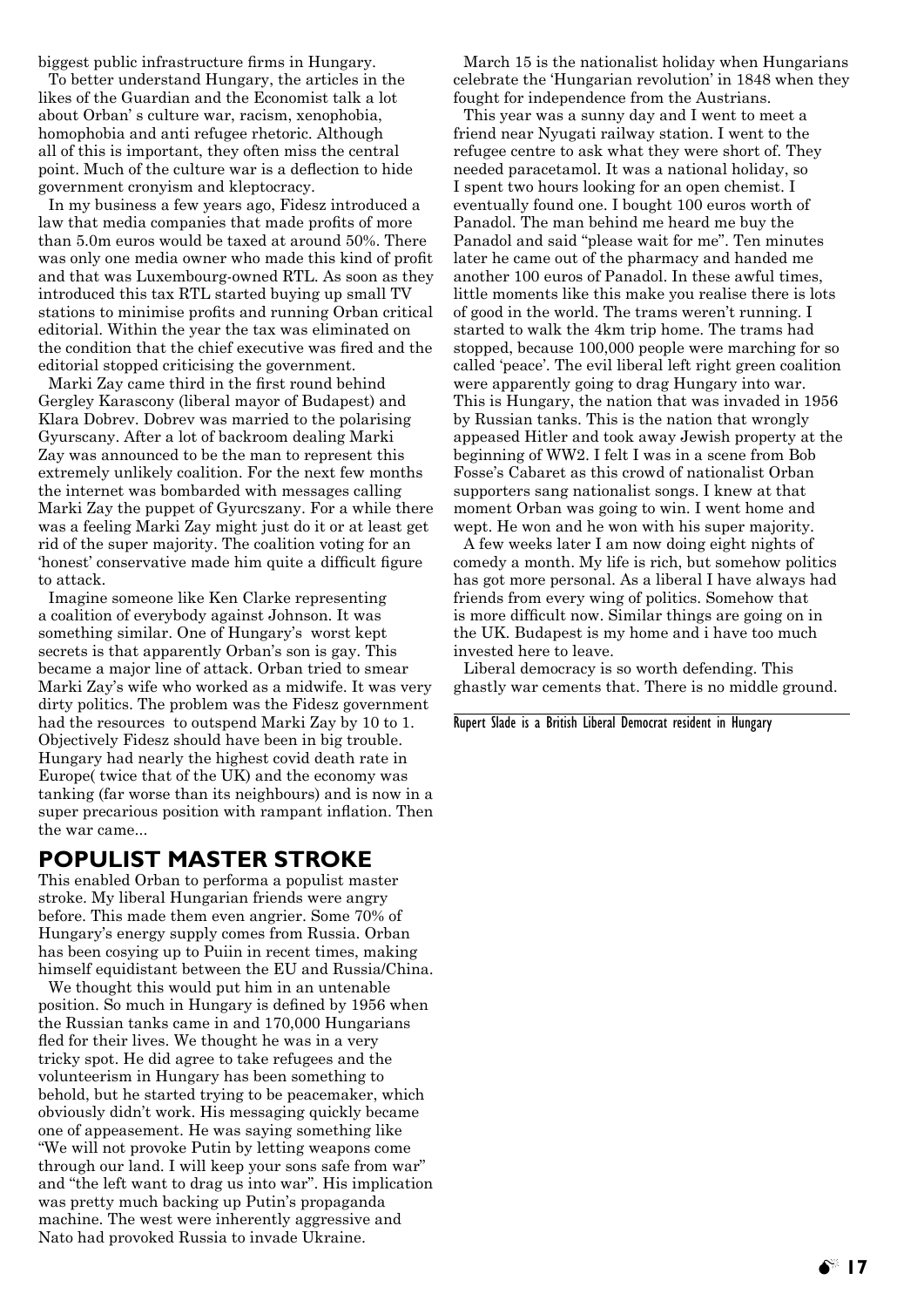# **HOW MACRON WON AGAIN**

## French parties are more fluid than their UK counterparts, changing name and shape as they hunt for votes. Marianne Magnin explains

At the start of May,, the results of British local elections were colliding with waves of announcements of alliances and candidates for the French Parliament, whose election in June shortly follows April's presidential race.

Far-right leader Marine Le Pen is still on leave reflecting on her third failure to be elected president, whilst the third runner, far-left Jean-Luc Mélanchon, is day-dreaming of becoming prime minister to Emmanuel Macron's second term government.

What are the deep shifts affecting French political waters? How did Macron manage to be re-elected, the first time for a French president since Mitterrand in 1988? What is looming ahead with the MP elections in June1? Will Macron conserve a governing majority at the National Assembly?

The political dichotomy between the socialist party (Parti Socialiste) and the traditional right (Les Républicains) that had prevailed for decades started to flounder when Sarkozy and Hollande took positions remote from their parties' values for short term electoral gain. Macron's La République En Marche successfully destabilised the status quo in 2017, and completed that capsizing in 2022.

In 2017, the election as resident of Emmanuel Macron – who had been finance minister under Hollande's mandate, was partially attributed to his ability to syphon the socialist votes.

#### **VERTIGINOUS PLUNGE**

On the first round, the PS candidate had dropped from 28.63% in 2012 (Hollande) to 6.36% in 2017 (Hamon) and 1.75% in 2022 (Hidalgo). The absence of an engaging political vision promoted by the PS and poor leadership are two of the root causes of such a vertiginous plunge.

In 2022, Macron improved his score on the first round by almost 4% (27.85% vs 24.01% in 2017), this time by tapping into the traditional right. His governmental measures reforming the labour market helped boost French economy. Taken with his 2022 programme in favour of a reform of the pension system and minimal social aid dependent on recipients engaging in community work convinced a large portion of rightwing voters.

Valérie Pécresse from Les Républicains only secured 4.78% of the votes – below the 5% threshold required for her campaign expenses to be fully covered by the state. This score has to be compared to the 20.01% achieved by François Fillon in 2017 despite the Penelopegate scandal that had undermined his performance. The blame goes to the contortions of Pécresse during her campaign trying to reconcile three diverging right tendencies - orleanist (France as a dynamic, entrepreneurial and liberal spirit, pro-

European for meta-order, with strong institutions and moral ground), legitimist (France as an eternal entity, with cherished traditions and the Catholic church at its core) and napoleonist (France as a grand nation and global player, proud of its Republic and meritocratic education system). Pécresse's unreconcilable posture was further undermined by strong alternative political propositions, respectively by Macron (orleanist) and new-comer Zémour (legitimist). Having alienated the orleanists by trying to retain legitimists, Pecresse squeezed her electorate's trust, who opted to split their votes between Macron and Zémour.

Back in 2017, Macron's second external success factor was the critical support he had received before the first round from François Bayrou, the leader of Mouvement Démocrate who had scored 18.57% at 2007 presidential elections. This alliance also led LREM and MoDem to constitute the first and third largest parliamentary groups (2017-22), securing a comfortable majority to support Macron's policies.

That coalition was strengthened by the creation of Horizons in October 2021. Of centre-right sensibility, this party was founded by a former prime minister of Macron's, Edouard Philippe, who benefits from one of the highest popularity scores in France and has succeeded in mobilising a vast local network of mayors.

Under the suggestion of Bayrou, these three parties and smaller ones close to Macron at the end of 2021, launched an umbrella organisation, Ensemble Citoyens! to synchronise the voice of the majority and prepare the 2022 elections. There was for instance no centre-left/centre/centre-right dissident presidential candidate, allowing Macron to capitalise votes earlier on the first round. Likewise, the investiture of MP candidates has been coordinated by the coalition, with a calibrated arbitrage to represent the respective weight of each party. All are running under one flag: Ensemble!. By the same token, LREM has changed its brand to Renaissance, the moniker they previously used for the European elections.

Macron, mobilised by the Russo-Ukrainian conflict, announced his candidature just before the deadline. It had the effect of irritating other contenders, a presidential hook that left them fighting amongst themselves. When Macron entered the campaign waters, he positioned his message as constructive and open. "Avec Vous" – with you - was his slogan. Humility was another trait, to counter the constant critique of him being arrogant and saturnian. Macron won the race.

Marine Le Pen is well known abroad. She is the daughter of Jean-Marie Le Pen, the founder of National Front (now National Rally) back in 1972. This dynasty of nationalist and far-right politicians has been running for each presidency since then.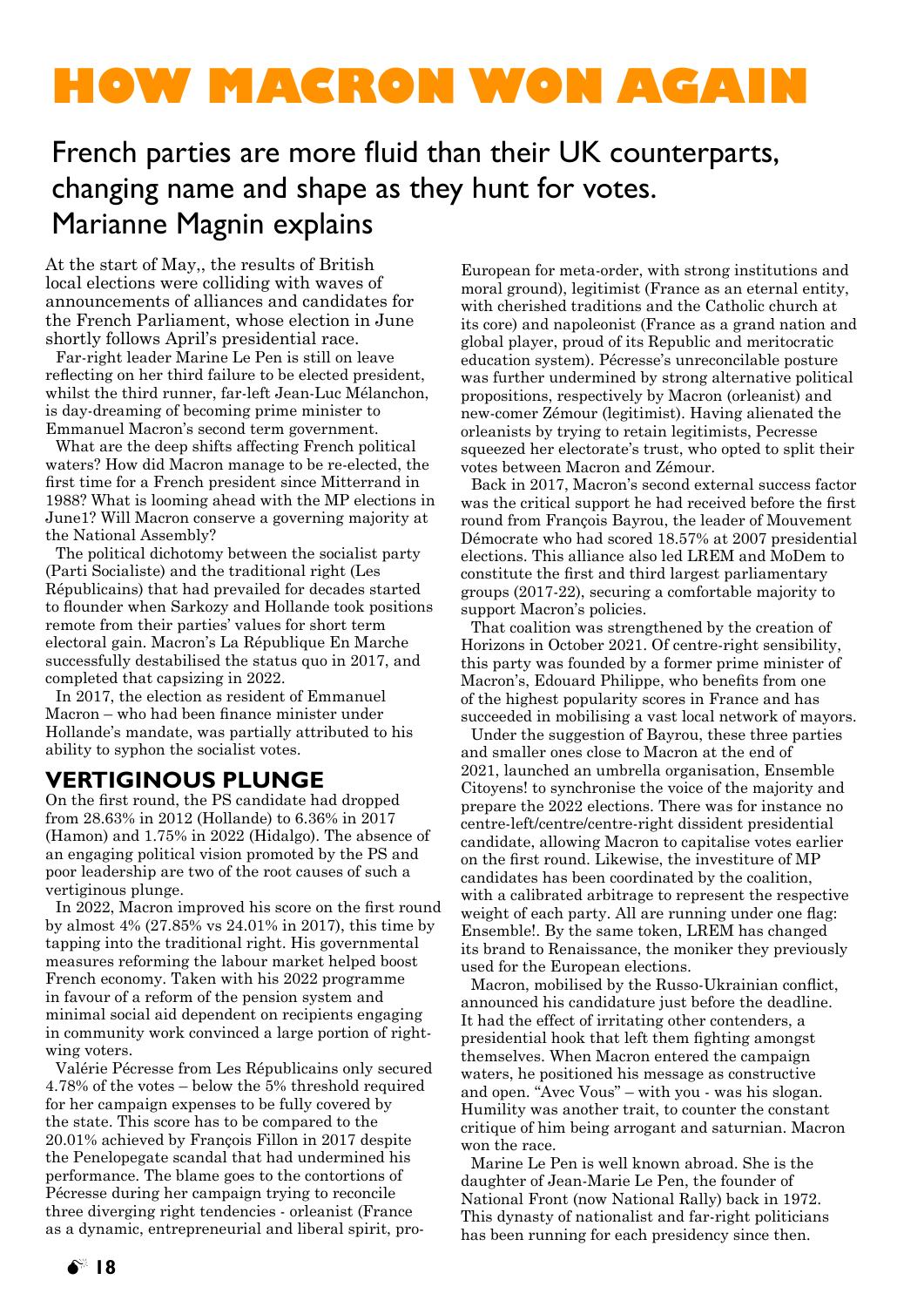Having reached the second round in 2017, Marine Le Pen spectacularly crashed during the TV debate against Macron. Having learned her lesson, she spent the next five years repolishing her image. There was no longer mention of leaving the euro or the EU, there were numerous photocalls with her cats . And Le Pen spent a significant time criss-crossing rural territories and former industrial hubs, where her electorate is primarily located.

What Le Pen could not anticipate was the emergence of a media favourite challenging her de-facto "chassegardée", a decade-long well-protected hunting ground. Éric Zémour might be a new entrant in politics but certainly not a new public figure. A successful political journalist, essayist and pundit, he has been spreading his controversial views on immigration and Islam for more than ten years, notwithstanding misogynistic and racist positions. In September 2021, he was the second most talked about political figure in French media, just after Macron. There was so much excitament buildingup and promising prospects that Zémour announced his candidature to presidency in November 2021 under the label Reconquête. Legitimist voters felt that he was offering a more dignified voice than Le Pen's populist tones. His provocative statements and aggression though progressively flattened the soufflé, landing him with only 7% of votes in April 2022. This same acerbic inclination provoked Le Pen to the point of no possible joint sailing post presidential elections.

Le Pen could actually fish in a much larger pond. Her main message was focused on improving households' buyer power, which was pooled by far as the leading priority for French voters, with social aid and security arriving next. A message that would resonate with left voters too.

#### **PRESIDENTIAL COMPOSURE**

She scored 23.15% on the first round, compared with 21.30% in 2017, enough to secure her access to duel with Macron. Whilst political analysts and the public judged that the TV debate was again won by Macron, she had managed this time to keep a more presidential composure. This was still insufficient to convince enough voters with her unrealistic list of financial promises, vague plans and contradictions, who granted her 13,287,688 bulletins (41.45%), compared to 10,638,475 (33.90%) in 2017. The citizen barrage against the far-right proved less strong than in 2017, notably weakened by higher abstentions (28.1% vs 25.44%) whereas blank and void votes remained stable.

Whilst both the moderates and the far-right were consolidating their positions at the expense of the right, what kind of fish was swimming in the left waters?

There were six left, ecologist and far-left candidates to the presidential elections in 2022 against four in 2017. Facing split and unconvincing candidatures, left voters casted a 'vote utile' coalesced around the nosiest contender. None of these candidates managed to score more than 5% except for Jean-Luc Mélanchon, who increased his performance from 19.58% in 2017 to almost 22% and came in third, a close tail behind Le Pen.

The first message that Mélanchon delivered on the night of the presidential race final results, was his intention to run a third round consisting in sweeping the MP elections and imposing himself as prime

minister: "The President, it's me" to paraphrase the sentence he threw at the police when the French justice tried in 2018 to access his HQ for search of evidence of LFI's financial tempering: "La République, c'est moi!".

Mélanchon, a gifted orator, has been stirring discontent on the far-left for a number of years. He had launched the left-wing populist party La France Insoumise (LFI) in 2016 in relative discretion, with an ideology promoting measures against four emergencies – democratic, social, ecological and geo-political, including a sixth Republic to replace what Mélanchon describes as today's "presidential monarchy" and the withdrawing from NATO and free trade agreements (TIPP, CETA…). He was notably very vocal during the yellow vests' riots that undermined the beginning of Macron's first term.

What Mélanchon failed to achieve for this April presidential run he succeeded ahead of June legislatives: bring together dispersed left-wing parties under one banner named Nupes, for Nouvelle Union Populaire Écologique et Sociale (New People's Ecologic and Social Union). The LFI party is led by Mélanchon without a structured governance. This is deliberate. Decisions are taken by him, there is no assembly or mechanism to escalate policies and any dissonant voice is systematically eliminated. LFI functions like an autocratic court ruled by a megalomaniac. It is noticeable that Mélanchon consistently praises authoritarian leaders such as Chavez, Xi Jinping, Castro, Lula and Putin. He conveniently condemned the Russian invasion of Ukraine but put the blame on NATO.

One of Mélanchon's mottos is the word "rupture": he for instance promotes disobedience to European treaties, a vague term that has the faculty of feeding his school of followers but also deeply contravenes the convictions of ecologist and socialist parties forming part of Nupes. This is leading to further erosion amongst EELV and PS figureheads, militants and supporters. The question is how long the left-wing will tolerate being coaxed by Mélanchon, especially when the legislative results fail to deliver enough MPs to challenge Macron. Rocky lie waters ahead.

Macron is facing three main challenges: one existential for the planet with climate change, one European with Russia destabilising the world order and democratic fundamentals, and one at home with deep controversy and alienation amongst a large portion of French citizens. The president has announced a new method of governance, to re-establish trust in political decision making and public policies. More proportionality will be one of the tools to make it happen.

But it won't be enough. To signal that responsibility does not mean privilege, to explain that the time of action is not the time of media, a didactic dialogue needs to be systematically engaged at all levels of society. To unleash the French creativity and collaboration needed to collectively address these challenges, trust will need to be placed in our citizens' hands too. Adults to adults. Let's see how the newly appointed Prime Minister, Elisabeth Borne, will captain across France charts.

Marianne Magnin is general secretary of MoDem abroad (Fédération des Français à l'Étranger du Mouvement Démocrate)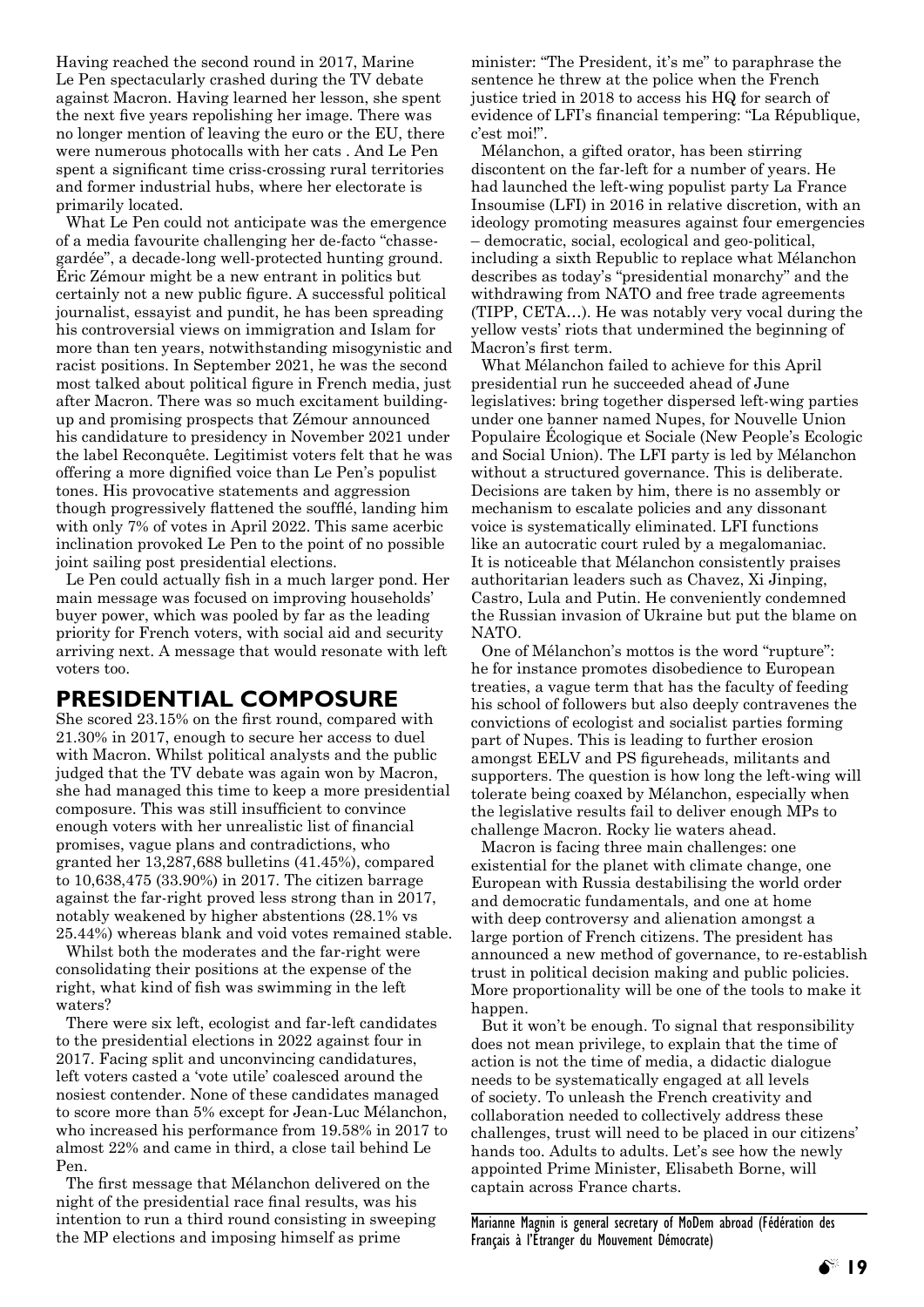# **NOT ENOUGH JUST BEING 'NOT THE TORIES'**

## Good results in May are no excuse for the Liberal Democrats failing to work out what they stand for as well as oppose, says Roger Hayes

It was another assured performance across the country from the Liberal Democrats at this year's local elections. The party easily made the most net gains (224 across Great Britain) and took a respectable 19% of the national vote share, with advances including Scotland and Wales, where its performance has been less than impressive in recent years.

The Greens also made heathy progress making 81 gains from a relatively low base. But, once again, Labour failed to impress outside of London, falling short in a number of important 'Red Wall' councils and loosing Hull to the Lib Dems. It was however an atrocious performance from the Conservatives that made life so much easier for all other parties, almost everywhere.

What makes the Tories net loss of 485 seats all the more pitiful is that they were defending far fewer seats as these were not, by-and-large, traditional Conservative areas being contested. They are about 25% down on the number of seats in England they went into this election defending.

Across the country, the Lib Dems took control of councils as well as making great gains in seats. Somerset, Gosport, Westmorland and Furness and Woking are now all under Lib Dem control, together with us now being the largest party on West Oxfordshire and Powys councils.

#### **NORTH KOREAN**

The night also saw some spectacular results of North Korean proportion for the Lib Dems: 20 gains in St Albans takes the party's tally to 50 councillors, while the Tories could manage just four. In Richmond-upon-Thames the Lib Dems renewed their controversial pact with the Greens electing all 48 candidates they stood. The Greens, by comparison, could only manage to get five of their six over the line with Lib Dem support, allowing a lone Conservative in Hampton North. In effect the Lib Dems not only elected a resounding majority to run Richmond Council but they also elected the opposition!

After an 18-year sabbatical, I am now back on the council in Kingston where we so far have 41 seats and the Tories are down to three. An Independent died before polling day in New Malden so one three-member ward there had to be held over to June.

Against the expectations of some, we held onto control of Sutton and our colleagues in Labour-run Merton made spectacular gains to overhaul the Tories and become the opposition and almost banished Labour completely from Wimbledon constituency including taking the seat of the leader of the council.

The results also put the party in a very strong position to take a number of Conservative-held parliamentary seats at the next general election. Dominic Raab will certainly be looking nervously over his shoulder for the next couple of years, while Wimbledon, Cheadle, Hazel Grove, Hitchin & Harpenden, Cheltenham, Winchester, South Cambridgeshire and Carshalton & Wallington also all look good for the taking. The party's odds-on favourite position to take the upcoming Tiverton and Honiton by-election also looks well founded at the moment.

We must also note the fantastic strides made by our sister party, the Alliance Party in Northern Ireland's Stormont elections. Now clearly the third party in NI politics and seriously knocking on the power-sharing door. They too should also look forward to an increased representation at Westminster next time round.

Among all the well-deserved celebrations, however, some words of caution are still necessary. Following last year's two great by-elections victories in Chesham and Amersham and North Shropshire, this set of local elections is further evidence of solid and continuing advancement for the Liberal Democrats.

#### **BEATING HEART**

Yet, I remain to be convinced that the party is fully returned in philosophical and policy terms. There has been a great 'corporatisation' of the party that concerns me, and it belies the last half-century of community politics that should be at the very beating heart of our party's purpose.

Following the catastrophic hollowing out during the Clegg years, the aftermath of coalition has brought five or six years, under a succession of short-lived leaders, of a party that has floundered and failed to find both purpose and support.

Even recent successes have been down to us being more the 'not-the-Tory-party' than actually because of us being a Liberal party with a strong identity and well-articulated philosophy and policy platform.

Now that some electoral success is returning, I worry that in some places, including my own area, complacency is setting in. An expectation that we will win and win big is leading to a 'steady as she goes', 'bit more of the same' attitude and the 'corporatisation' is in danger of taking over.

Johnson and his maddening incompetent circus of loathsome buffoonery can seem disarmingly soft and ripe for the taking, indeed even many of the Conservative's own members are finding it difficult to support the party, let alone its traditional voters.

One has only to look at the ragbag of misfits and make-weights that masqueraded as its candidates in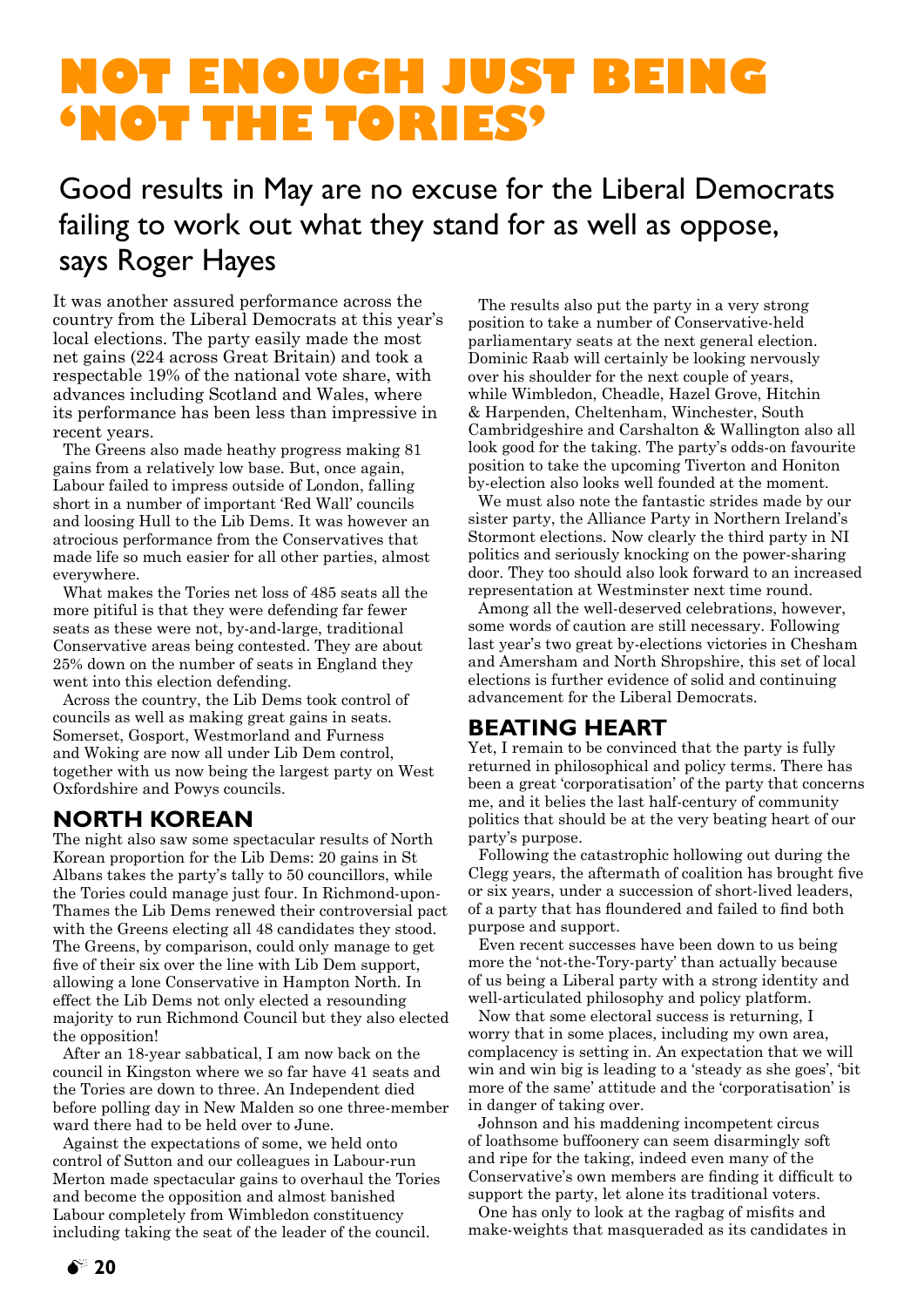many wards this year to realise that this is a party that has truly lost its way. I think that this makes it all the more important, not less, that we are a strong, sustaining and above all Liberal alternative to an uncaring and populist Tory government and an as yet bland Labour opposition.

As the party now moves on to Tiverton and Honiton and hopefully another great byelection victory the country needs to see that the Liberal Democrats cannot just beat the Tories at the

ballot box, but are best placed to replace them as the true custodians of caring community values that can create a more liberal society and help mend our badly broken and divided country.

I know we have elected some very good liberals this year and I very much hope that our many new councillors, and the councils they run and the communities they are part of and influence, will show how we are different by not just what is done but by the very way we do things.

*"I remain to be convinced that the party is fully returned in philosophical and policy terms"*

A true Liberal alternative demonstrated by everyday action, engagement, and enthusiasm.

I have often said: you may initially win by being against something but, ultimately, resilience and long-term success can only come from fearlessly standing for things, campaigning on them, being known for it and attracting members, supporters, communities and eventually votes to those causes. Now is very much the time for that clear, Liberal alternative. As Labour falters they are realising

that just not being the Tories is not enough. Nowhere near enough, and neither should it be. We too must continue to learn that lesson, and fast, and show strong Liberal leadership at every level across the country. We have made two steps forward, let's ensure there are no steps back.

Roger Hayes is a Liberal Democrat councillor in Kingston and former council leader

# **UNIVERSITY CHALLENGE**

## Scotland's Liberal Democrats have got good at winning in university, suburban and rural areas but lag elsewhere while the SNP stays inexplicably popular. Nigel Lindsay reports

Ferries are probably not high on most people's list of election campaign issues. But in Scotland they formed a hotly-contested topic throughout this year's local election campaign. Private sector operators were in disgrace after P&O had to suspend sailings between Scotland and Northern Ireland, first after illegally sacking many crew members and later when operational and safety problems surfaced.

But the SNP government was also in deep water: two new island ferries ordered by them in controversial circumstances are more than five years late, still a long way from delivery, and at least £150m over budget.

These marine problems have a direct effect on voters in the many island and coastal areas, and an indirect effect on the whole Scottish economy. They formed a fluid backdrop to campaigning in the 2022 Scottish council elections, which are of course held under a system of broadly proportional representation.

It was a buoyant night for Liberal Democrats. We increased our 2017 total of 67 councillors to 87 in 2022, and settled as the fourth party in Scotland in terms of votes and number of

councillors elected. Our representation on Edinburgh City Council rose from six to 12, and on Fife Council from seven to 13. On Highland Council we increased from 10 to 15 and on Dundee City Council we rose from two to four members.

The indefatigable Robert Brown was re-elected yet again in South Lanarkshire, this time with two colleagues, and Dobbie Aldridge extended his admirable 38-year stint on Edinburgh City Council. Liz Mowat consolidated her by-election victory in Perth, remaining with three colleagues there. Among new councillors elected were Charles Kennedy's cousin, David Steel's granddaughter, and the well-liked former MP Alan Reid. Set against that are some significant losses. The Lib Dem leader on Aberdeenshire Council, Peter Argyle, lost his seat despite our gains elsewhere in that area. We went from two councillors in Angus in 2017 to none this year, losing the seat of Ben Lawrie, a talented campaigner who will hopefully be back. We are down one in Argyll. Painfully, we no longer have any councillors in Inverclyde, an authority we used to control, following the decision of our last councillor there, Ciano Rebecchi, not to stand again.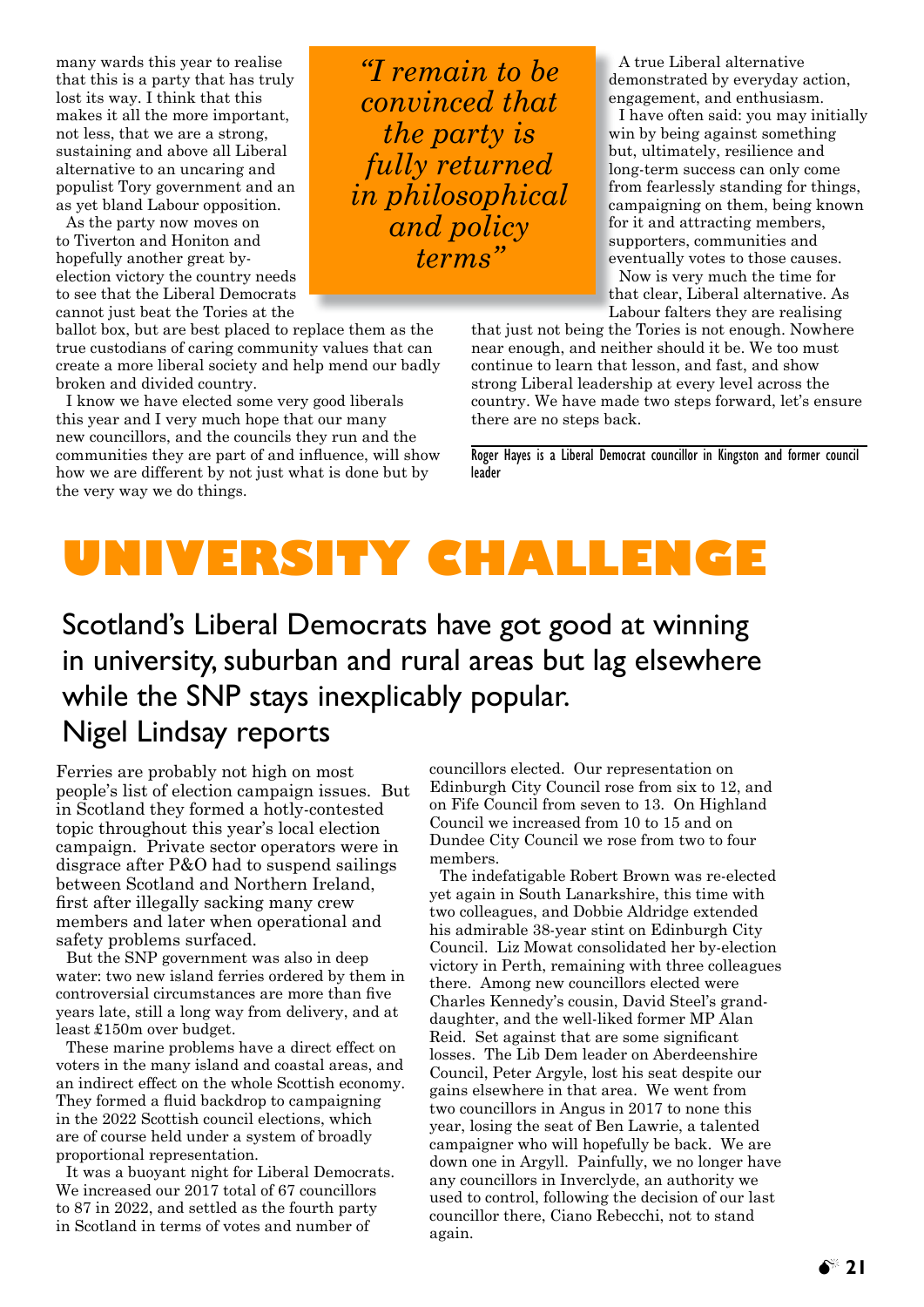#### **CREST OF A WAVE**

The SNP were on the crest of a wave. Unionists had been claiming that the administration had run out of steam after 15 years, that voters were fed up with the party's focus on a second independence referendum, and that the cautious approach of the Scottish Government on Covid-19 was unpopular with voters. None of this turned out to be true. The SNP actually increased their total number of councillors by 22 and achieved by far the highest share (34.1%) of the vote. Against all predictions they retained overall control of Glasgow City Council – no mean feat under a proportional system. Two of the new SNP councillors were people who had come to Scotland as refugees. Alba, the party set up as a spoiler by Alex Salmond, achieved derisory votes and failed to win a single council seat anywhere.

A vigorous anti-SNP campaign was mounted by a group called Scotland in Union, which achieved wide distribution of leaflets and campaign material slagging off the SNP. They urged people to vote against the SNP and Greens, and for the Conservatives, Labour, or LibDems. For every vote this gained us, we probably lost two on account of the association it produced in people's minds between Lib Dems and Conservatives.

The Conservatives listed to starboard and then sank, losing 63 council seats. Importantly, they lost their position as second party in Scotland to Labour, who gained 21.7 of the vote against 19.6% for the Conservatives. (Our share was 8.6%.) The Conservative leader Douglas Ross – unkindly mocked as Dross - is a football linesman but could not maintain the firm decision-making which that implies. He started the campaign calling for Boris Johnson to resign, and ended it calling for Boris Johnson not to resign. Johnson is a thoroughly toxic figure in Scotland, and Ross's vacillation on the subject cost him dear.

There were a couple of safe harbours for the Conservatives in north-east Scotland.

They won three new seats on Aberdeenshire Council, and three on Moray Council. This may reflect cultural and economic differences between the north-east and central Scotland and the lower Remain majorities in these areas, but could also show the Conservatives getting better at using the STV system. In Moray, incidentally, we won the first-ever Lib Dem seat in the fishing port of Buckie. We did this by the dastardly ruse of nominating a candidate when the other parties forgot to do so.

Labour found the wind in its sails thanks to Anas Sarwar, the first effective leader it has had in Scotland for many years. In West Dunbartonshire Council they won overall control, something that isn't supposed to happen under the PR system. They ended up with a net gain of 20 seats and a feeling of quiet satisfaction, even though the SNP remained the largest party in all four of the large cities.

Alex Cole-Hamilton ran a competent and shipshape campaign, building on the firm foundations set by Willie Rennie. His party political broadcast called for more staff for schools and GP surgeries, and an end to rail fare rises and cuts in local government finance, which he rightly blamed on the SNP.

Alex called attention to partying in Downing Street and proposed a 'Robin Hood Tax' on the huge profits of oil and gas companies.

#### **MEADOWCROFT TEST**

Not all of this filtered through to local leaflets, some of which failed the Meadowcroft test (do they contain anything that another party couldn't say?). There sometimes seemed to be a reluctance at local level to be clear about what the party stands for and why it is different. Linked with this was a lack of active campaigning on local issues by some candidates. There seemed on occasion to be too much reliance on the electoral system delivering seats on the back of the national vote share.

To build up effective council groups we shall need more candidates to get involved at an early stage and build identification between their names and action on issues that matter in the seats they contest. An example has been set in the Almond ward of Edinburgh City Council. In this part of Alex's constituency, we won three of the four available seats. Desmond Bouse won an unlikely seat in Aberdeen by similar methods. It can be done.

There is a deeper issue, however. Our successes, welcome as they all are, tend to be in university, suburban, or rural areas where we are seen as a more attractive and more competent alternative to the Conservatives. Nothing at all wrong with that, of course – such support is invaluable. But if we are to become a party of national influence again, we shall have to address the fact that we remain unrepresented in some of the most disadvantaged parts of Scotland.

At present, there is a Lib Dem presence in 15 of the 29 Scottish local authorities run on party lines. A worthwhile challenge would be to build on our 2022 successes by finding our way into more of these. That could help bring us closer to the dream of rebuilding a Lib-Lab coalition at Holyrood.

We have become good at gaining votes from people who shop at John Lewis, and that is an achievement in itself. To move forward, we need to find a way of making the party relevant also to people who shop at Poundstretcher and Primark. That is a matter of culture as well as of policy; it is a matter of how we speak, who we speak to, and who we listen to. Can we translate our wordy policies into language that appeals on the doorsteps of Coatbridge or Falkirk?

At last autumn's conference, the Scottish Lib Dems gave consideration to a strategy for the party. The draft strategy advised: "Most of all, we have to recognise the needs of voters in severely disadvantaged areas who have been neglected by Labour, Conservatives, and the SNP. They will be loyal voters if we stand up for their needs." This could be a good time to start implementing that advice.

But Rome was not built in a day. Just now, Scottish Lib Dems have every right to feel pleased with the progress made in these elections. With a leader unsullied by involvement in the Coalition years, and morale improved by sound wins, they are surely on a rising tide.

Nigel Lindsay is a former councillor in Aberdeen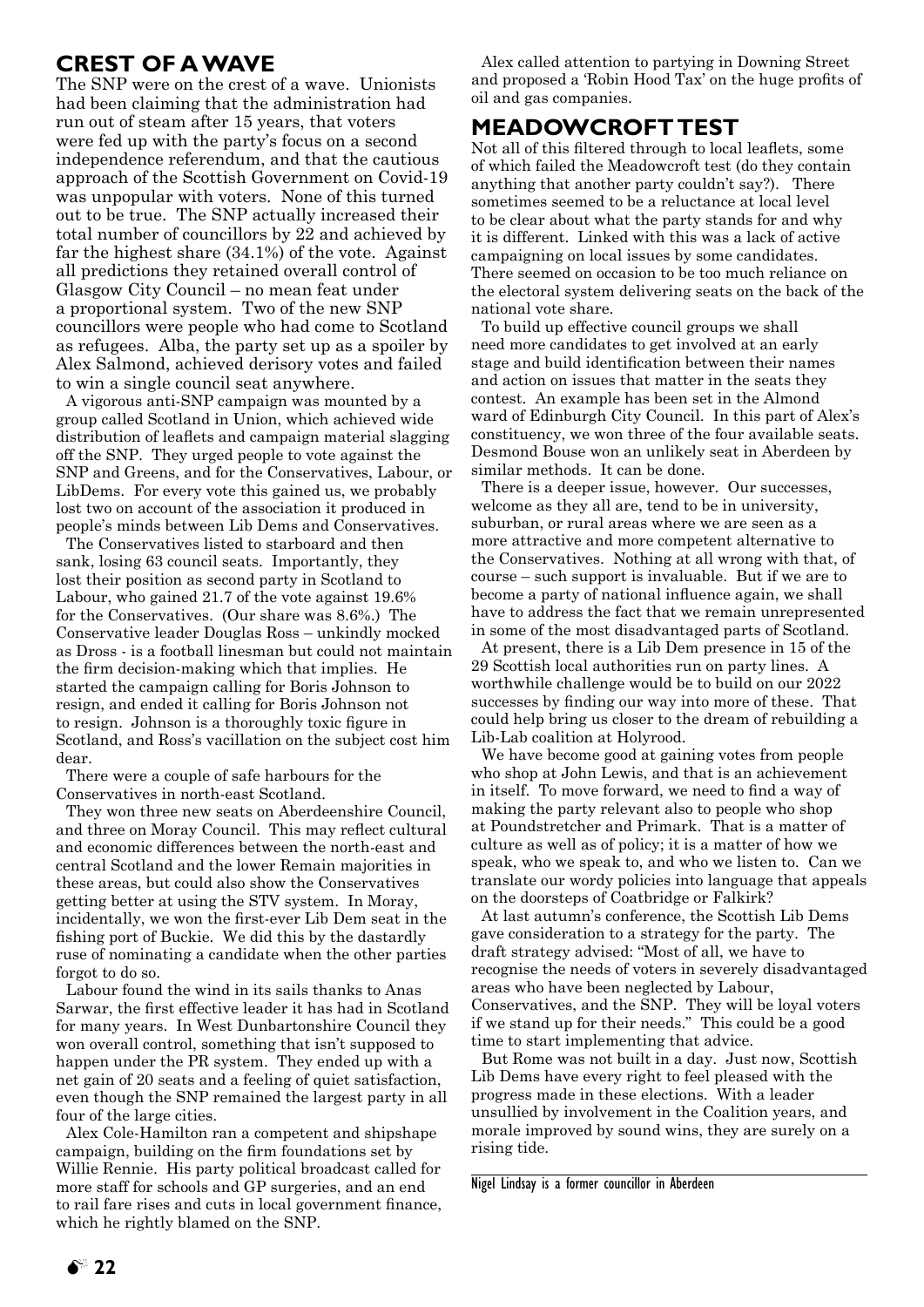# **A GLIMMER IN WALES**

## May's elections saw a tentative record for the Welsh Liberal Democrats, says Peter Black

In contrast to England, the Welsh council seats being fought this year were last contested in 2017 when Jeremy Corbyn was at the height of his unpopularity, and the Tories were riding high in the polls, with Theresa May poised to plunge her party into a misguided and disastrous general election.

The base from which the opposition parties approached this year's elections, therefore, was not a very healthy one. In 2017, Welsh Labour had lost 112 seats and a number of councils to no overall control. In contrast, the Tories had gained 79 seats and consolidated their hold on Monmouthshire. Plaid Cymru gained 38 seats,

Welsh Liberal Democrats had emerged from the 2017 council elections with just 59 councillors, 10 down on the previous election. It was not a good year for us, as the long, slow recovery from the Clegg coalition years continued to hamper our efforts.

The Welsh Liberal Democrats performance has always lagged behind our neighbours across Offa's Dyke, simply because we have o compete with a better resourced nationalist party for protest and centreground voters.

Other differences with England this time included the enfranchisement of 16- and 17-year-olds, and early voting experiments in some areas. Parties no longer needed to secure 10 signatures on each nomination, which made it much easier to get candidates in place quickly.

We also appeared to be much better organised, with Powys in particular at last coming into its own. In the past, we have held parliamentary and Senedd seats in Brecon and Radnorshire and Montgomeryshire without paying too much attention to our local government base, and we paid the price.

This time we got candidates in place across the county and campaigned effectively. It made a real difference and will hopefully help us recapture those seats.

With 1,232 seats and 22 councils up for grabs it was essential the Welsh Liberal Democrats put up a good showing, however we only had 284 candidates, slightly up on last time, exposing the fact that we remain weak and disorganised in many parts of Wales.

As campaigning got underway, a number of trends emerged. Firstly, the Tories were struggling, more so even than in England. Their net loss of 86 seats was proportionally worse than elsewhere in the UK, losing 40% of their Welsh council seats, and their failure to hold onto Monmouthshire was a major blow. This was especially so as the council leader had been openly critical of Boris Johnson, which he had hoped would provide some protection.

Labour benefitted from the Welsh identify carved out by their First Minister Mark Drakeford, evidenced by the distinct approach taken by the Welsh Government during the pandemic. Their net gain of 67 seats was actually better than their performance in other nations, both numerically and proportionally, and they regained two councils from no overall control.

However, they failed to retake all the seats they lost in 2017 and saw Neath Port Talbot, a flagship, fall to no overall control. On balance their results fell short of a general election winning position, and highlighted continuing disillusion with them, Keir Starmer and with politics in general, in a country dominated by Labour.

Plaid Cymru certainly took comfort from being able to take majority control of three more councils, giving four in all, but this was very much a heartland consolidation. In fact the nationalists had a net loss of six seats and struggled to make an impact outside of the Welsh-speaking west.

For the Welsh Liberal Democrats, these elections were very much a curate's egg. We made a net gain of 11 seats (the first net gain since 2008) and became the largest party in Powys with 24 councillors. We also made gains in Pembrokeshire, Ceredigion, Neath Port Talbot, and Swansea, taking seats from Labour in the last two.

In my own authority of Swansea, we increased our group size from seven to 11, to become the official opposition. However, it was not such a rosy picture elsewhere.

We lost ground in Cardiff and Newport, and were effectively wiped out in Bridgend, Blaenau Gwent, and Monmouthshire. There are a number of councils such as Carmarthenshire, Caerphilly, Merthyr Tydfil, Torfaen and the Vale of Glamorgan, where we continue to have no representation.

In the whole of south east Wales, we now have just one councillor, while our weakness in other parts of Wales underlines organisational and political issues that we have failed to address.

The Welsh Liberal Democrats have once more been pushed back to our heartland areas in rural mid-Wales. Some successes in urban areas like Swansea and Cardiff do not compensate for us no longer being able to claim to be a Wales-wide force electorally.

If we are to change that then there needs to be much more focus on rebuilding organisations, recruiting members and candidates, and instituting all-year round campaigning in black-hole areas. We have to start now if we are to make an impact in future elections.

Peter Black was the Welsh Liberal Democrats Assembly Member for South Wales West 1999-2016. He is a councillor in Swansea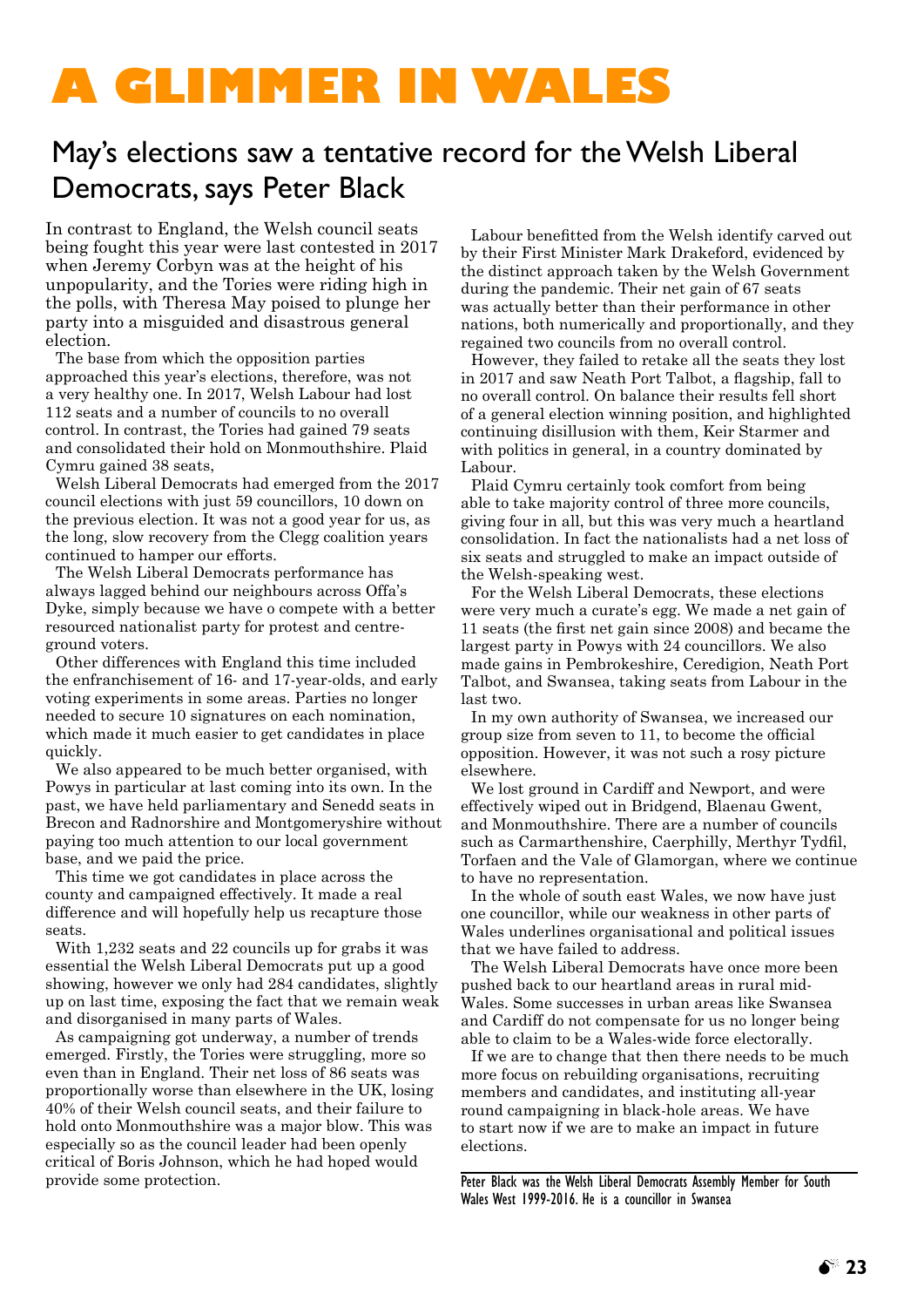# **GOD SAVE THE ELECTED HEAD**

## The next monarch should face a confirmatory vote, says William Tranby

News about the Queen's increasing frailty has become a regular feature of TV bulletins in recent weeks as she withdraws from the duties listed in her diary, sometimes at short notice. It appears that Prince Charles is on hand from the substitutes' bench at all times.

The BBC continues to remind its viewers and listeners that Charles will succeed to the throne eventually, so all these substitution appearances are appropriate training for his future role as head of state.

At the State Opening of Parliament on 10 May not only did Charles read out the Speech but prince William was in attendance to undertake the substitute's training as well. Isn't it about time we had the debate about what happens when the Queen leaves the stage?

We are supposed to be a democracy. While the role of head of state is in public a ceremonial one for the adoring crowds to faun over, the postholder has the duty of signing off into law all the Bills passed by Parliament, has the important role of requesting a party leader to form a Government and leads the diplomatic soft power exercised through hosting state events when international dignitaries visit.

I have no criticism of the Queen in how she has carried out the role thus far, but I am not convinced that any other member of the royal family has the qualities needed to fulfil the duties. I am not even convinced that the general public has confidence that the monarchy should continue to provide us with a head of state because of birthright.

I am not arguing for a change to a presidency, but an initial confirmatory vote by referendum that the next in line gets to become the elected head of state. If a royal nominee is not successful, then a wider field of candidates should be considered in an election conducted by the alternative vote system for a 10 year term of office.

At all times when there is a vacancy for head of state then the administrative roles could be undertaken by the speaker, or jointly with the Lords speaker as a job share.

We need not worry about siren voices accusing us of all of being republican revolutionaries by instigating the initial debate on the future leadership of our country.

If we end up drifting away from a constitutional monarchy by popular choice through a people's vote, then we could redefine ourselves as a constitutional democracy, rather than a republic with an executive president.

We could continue to allow members of the existing royal family to put themselves forward for the head of state role in future electoral contests. After all we

had a longer interregnum when Cromwell claimed the role, and that could be said to have strengthened the monarchical tradition for the next 460 years.

The Tories and current Labour leadership would not consider sparking this debate but my proposal to have a confirmatory vote for Charles to take over from the Queen would mark the Liberal Democrats as the party prepared to consider extending the franchise to the people on an important issue for the country.

Are we a democracy or not? Are we citizens or subjects? Do we continue to doff our caps to those who inherit their property, wealth, privileges and titles without having a say on whether we want the establishment to stay as they are?

No doubt those the Tories managed to fool into voting for them in the red wall seats will support the monarchy in such a confirmatory vote, but there will be others from all political persuasions who might want to pause the immediate succession and think through the alternatives.

There may not be obvious candidates who could offer the selfless dedication that the Queen has shown for 70 years, but we are an island nation with many talents and so let's not make quick decisions when the vacancy arises.

William Tranby is a member of the Liberator Collective

## *Don't miss out - read Liberal Democrat Voice*

*Every day, thousands of people are reading Lib Dem Voice, making it the most read Liberal Democrat blog. Don't miss out on our debates, coverage of the party, policy discussions, links to other great content and more*

*[www.libdemvoice.org](http://www.libdemvoice.org)*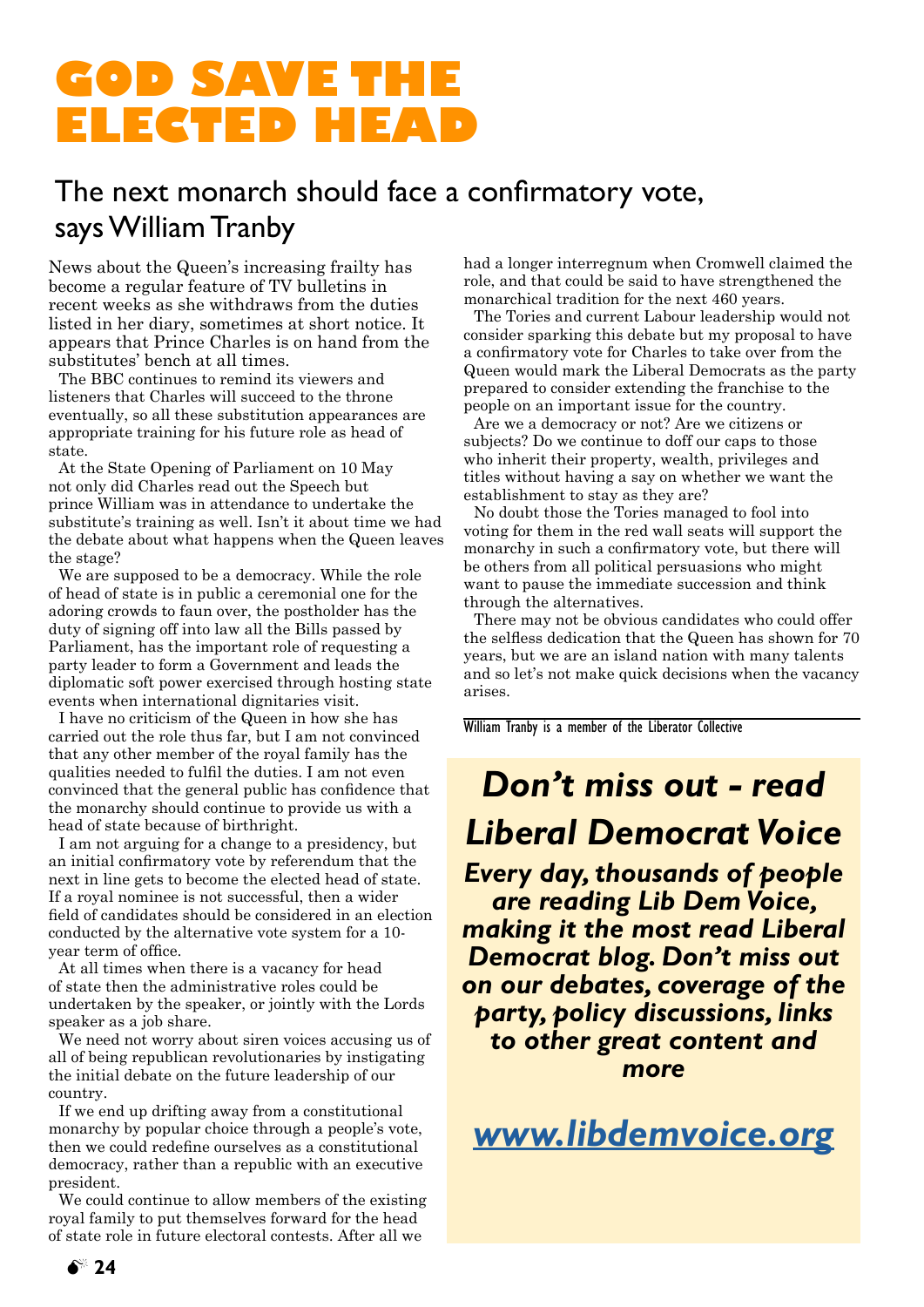#### **An Accidental Icon By Norman Scott Hodder and Stoughton 2022 £22.00**

Liberator readers may be divided into those who first heard of Norman Scott in Ben Whishaw's TV portrayal, those who were confused by the references in Exmoor Baht 'at in the Liberator songbook or those old enough to remember the surreal events in the 1970s as the Scott affair played out in the courts and in the press.

Now Scott has produced a sort of autobiography, taking its title from Whishaw's description of him as 'gay icon', and a very curious, but enjoyable read it is.

Scott came from humble beginnings in Kent, with an absent father and an abusive mother who may have been keener on the good things in life than the demands of motherhood. Scott was clearly traumatised by catching his mother in flagrante and was eventually placed in a remand home.

The book chronicles in some detail his early life, drifting from mishap to mishap, finding and losing employment at a baffling rate, moving around England to Switzerland, Ireland, the Isle of Man, Germany and all points west.

Central to all this was his love of horses, a willingness to work hard and, it would appear, a certain amount of talent at training and riding dressage. He also had a period as a male model, making the most of the fashion-conscious 1960s and experienced a series of relationships, one of which implausibly involved him being whisked off to Bayreuth and Salzburg for the opera by a newlymet acquaintance and another saw him being given "an expensive silver watch in the shape of a stirrup" from someone he met in a Soho pub the night before.

While working in the Cotswolds as a groom for a dodgy cove called Brecht Van der Vater (in reality Norman Vivian Vater – a lot of people is this sorry saga adopt implausible names, including Scott himself) Scott met Jeremy Thorpe, the dashing, ambitious young Liberal MP for North Devon.

Scott left the stables and, after a spell in a psychiatric hospital, found himself homeless, jobless and without his National Insurance

cards which were still in Van der Vater's possession. He turned to Thorpe, who was only too keen to 'help' the young man, setting him up in a flat in London and seducing him in his (Thorpe's) mother's house in Surrey. Actually, seducing may be the wrong term. From Scott's description, the scene was effectively rape.

Thorpe promised to retrieve Scott's NI cards and, over many years, failed to do so, while continuing to use Scott for sexual gratification. There is little evidence that Thorpe, who clearly had an impressive libido, saw Scott as an object of true affection or love – indeed Thorpe would bring to the flat "a hulking Swedish sailor and, as usual, I was asked if I'd like to

participate". Scott was clearly confused in his feelings for Thorpe but felt obliged to continue to press Thorpe for the return of his NI cards, with all the ramifications that entailed. It is not clear why Scott did not merely try to get a replacement National Insurance card – presumably their getting lost or destroyed was a relatively common occurrence.

As Thorpe's belief that Scott posed a threat of blackmail grew, so began the extraordinary chain of events leading to

Thorpe's 1979 trail for conspiracy to murder and incitement to murder and the public destruction of Scott's reputation. His version of these events is not as comprehensive or toe-curlingly embarrassing as some other accounts of the 'affair' and we can revel in the extraordinary range of oddballs and mis-fits who played their parts. It is still astonishing that the urbane, witty, Old Etonian, Oxford Union president and party leader was linked to a Welsh nightclub owner, a carpet salesman and a dodgy airline pilot who incompetence was matched only by the absurdity of his alias, Hans Redwin (an anagram of Winner Hand). Mind you, Thorpe had a penchant for unreliable characters – from Peter

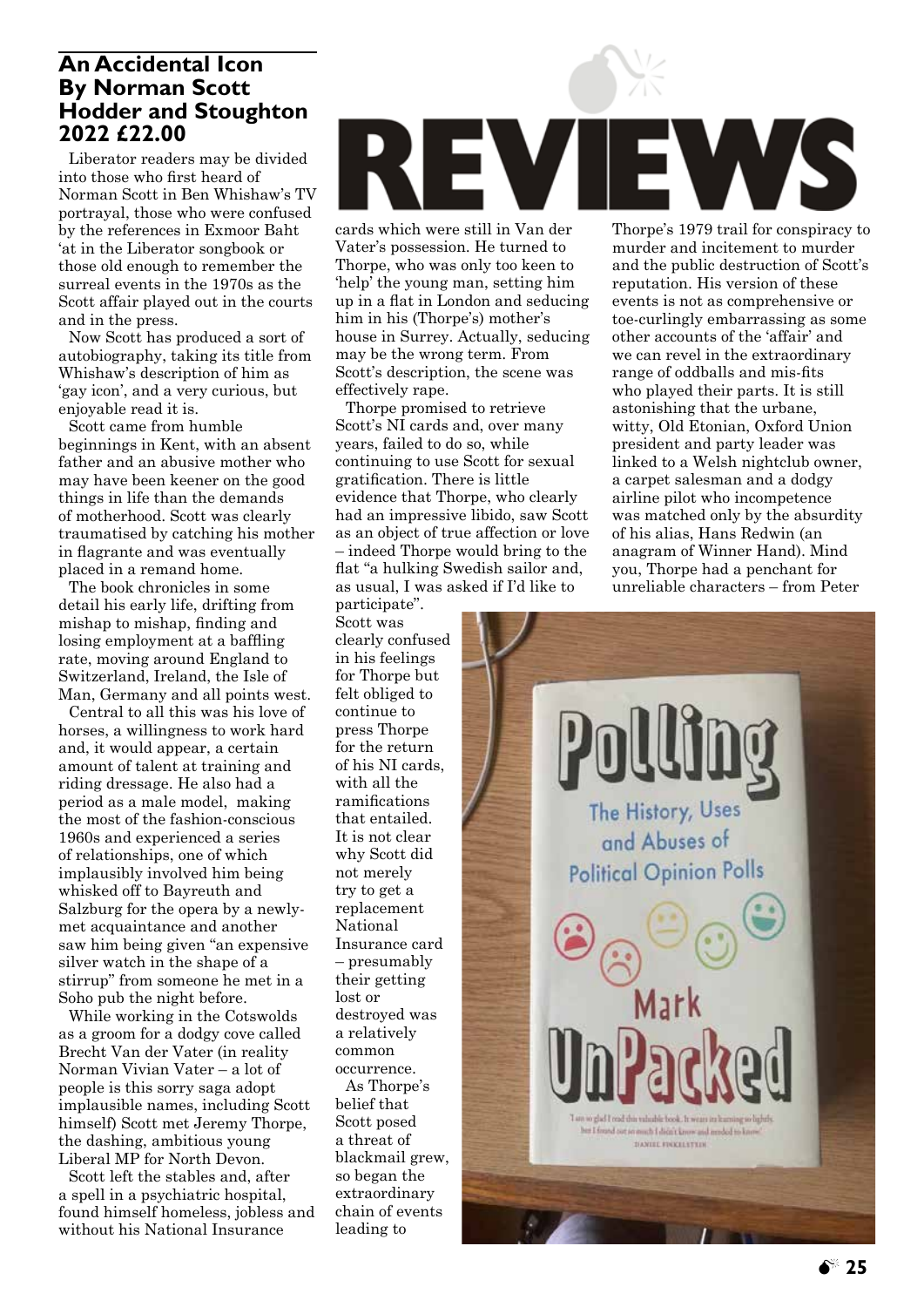Bessell to George de Chabris.

Scott portrays his life up to this point with impressive detail and memory – all the more remarkable given the quantities of moodaltering prescription drugs he was taking for depression and other mental illnesses – and one struggles to believe that it was so easy for him to work into an impressive sequence of jobs, particularly without the National Insurance cards which most employers would have requested. Furthermore, it is remarkable how dependent he was on "the kindness of strangers" – people providing him with money, housing and employment. Indeed, even now he seems to be living in a lovely Devon farmhouse bought by others and offered to him to live in for the rest of his life. One does wonder whether, at a time when the South African secret police were engaged in trying to discredit and damage the Liberal Party, Scott might have been an unwitting accomplice in their campaign, benefitting from their largesse.

Sadly, the book contains very little about Scott's life in the 40 plus years since the trial. Maybe there isn't much to say and it clearly took time for him to build a life in which one has to wish him happiness and peace after all he was put through.

The book badly needs editing to correct factual errors: for example, Auberon Waugh was never editor of Private Eye and Thorpe did not lead his party to losing two-thirds of its vote in the October 1974 election (it would take a political genius like Nick Clegg to manage to achieve something close to that).

It would also benefit from an index, if only because the supporting cast includes such figures as Mick Jagger, Margot Fonteyn, Michael Heseltine, Francis Bacon and Lord Snowdon but it is a splendid read (although doubts persist as to whether it is entirely accurate).

Nick Winch

#### **Polling Unpacked - The History, Uses and Abuses of political Opinion Polls by Mark Pack Reaktion Books 2022**

For anyone without a stats degree

but a passing interest in the esoteric delights of sampling error weighting, response latency and acquiescence bias, fill your boots. Mark Pack, our president, sets out in an easy to read and frequently entertaining book the answers to lots of these types of questions and gently wraps the knuckles of the uninformed. Don't worry, it's not as long as it looks, as 20% is copious references. You can be the judge of whether - click appropriate box - that's enough, not enough, don't know or don't care?

Now, I must admit, in the interests of full transparency, I'm

as biased as some of the questions Mark highlights in his book. I ran Project Target Voter (PTV) for the party from 1996 to 2005, working for a variety of our leaders and chief executives. I helped put together the opinion polling in our target seats on floating voters and presented the findings, without fear or favour, to those leaders. I also more recently had to explain why we would lose Brexit and Trump would win. So, forgive me, I've dabbled in the dark arts of polling and frequently sinned over sample sizes.

There is an adage about market research, the parents of opinion polling. It's like a streetlamp on a cold foggy night. It has multiple uses. Mainly, its used by those leaving the local pub for support and relief. But its proper use is to provide safe guidance and direction for the community. Now the streetlamp that is political opinion polling is, frankly, highly corroded at the base from being the proverbial open-air urinal of choice for politicians. But as Mark points out (and you can, while reading the book, hear him talking to you in

-NENRY A. KISSINGER

# **AVOI** DABLE

The Dangers of a **Catastrophic Conilict between the US and Xi Jinping's China** 

#### **KEVIN RUDD**

that considered way he has) despite living in a world where "electorates have become more fluid, class has declined …and voter volatility has increased" they broadly get it right; they agonise over how to keep it right whilst the great British public are admirably inconsistent in their recall and answers. Despite this Chapter 7, on when it does go horribly wrong, is a sobering read.

The odd uses of polling cited in the book are often as insightful. Whether the Clintons' choice of elitist Martha's Vineyard or the Rockies as a holiday location made a difference to re-election is not as interesting as the clear worship of polling to define image rather than help communicate values in a way that resonates with the electorate. Something Blair (and Dominic Cummings) understood so well.

Where I differ from Mark's analysis is that i'm not convinced the voting intention scores are that important, bar charts aside. Leadership perceptions, what people think now, are far more important, lasting and therefore more valuable than what they might do later. In PTV we found that Michael Howard had an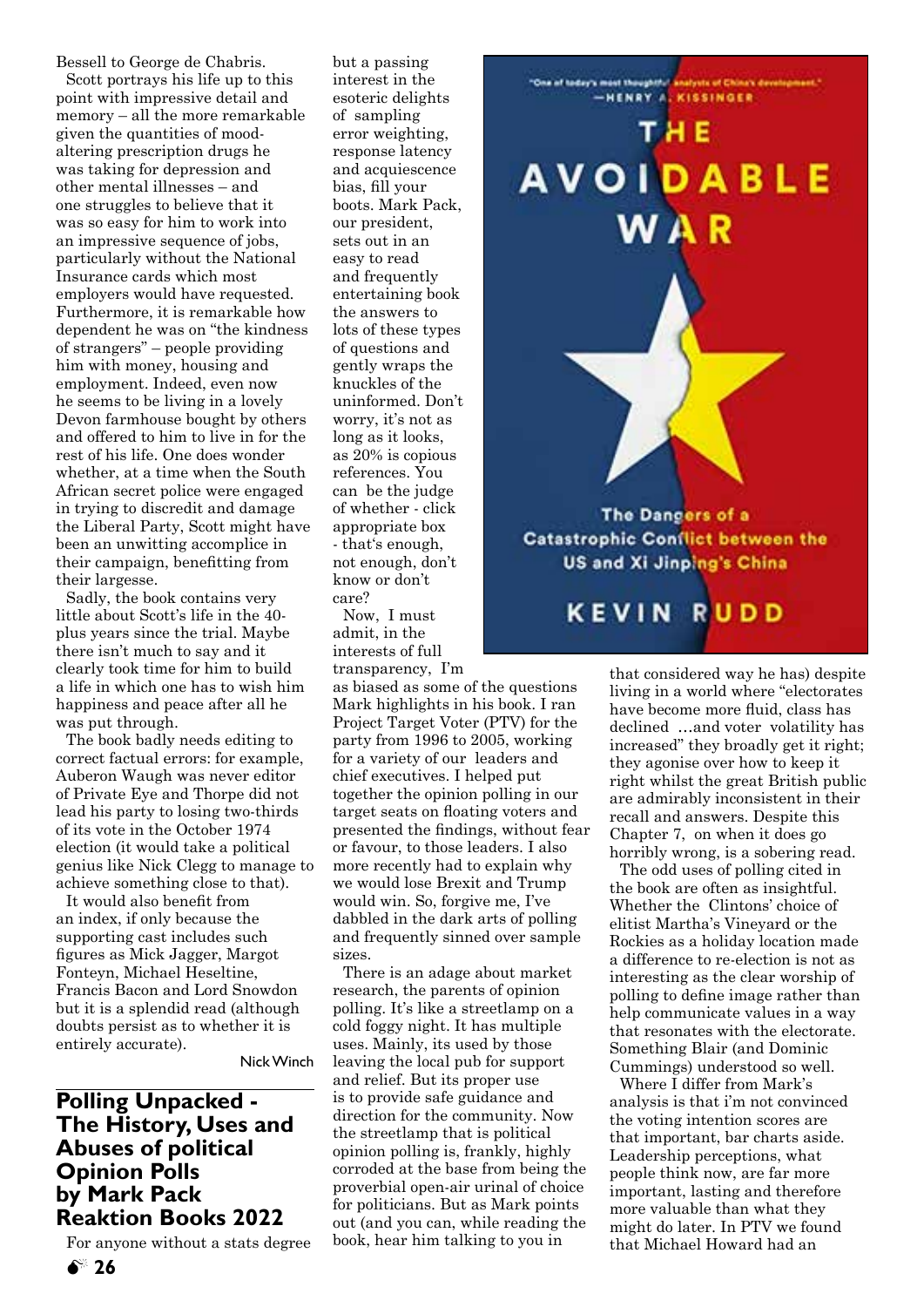awareness problem. Everyone in our sample who became aware of him, just didn't like him. So as the 'don't knows' came off the fence they uniformly felt there was indeed 'something of the night' about him. So, we put his image on our campaign literature knowing it helped swing voters our way.

I also feel Mark's views on internal polling are driven by the apparent expectation that leaking their results will be biased (yes, they are shock, horror!) But good internal polling is vital if used to test language, which articulation works best, expresses and aligns with core values. Importantly it is also used to test your enemy's likely narrative response. It rarely if ever gets released but is core to ensure the narrative has its best chance of success. Take one simple change as an example – the move in language from 'global warming' to 'climate crisis' helped drive urgency and removed the gentle passive nature of 'warming'. A simple, but fundamental change.

In 'The Political Brain,' by Drew Westen, he takes about 'framing', setting the emotional agenda with credible personal stories showing values and principles that capture the imagination of swing voters. This where the real value of good polling allied with qualitative research (e.g. focus groups) sits. We should know, we have been on the receiving end of it for the last decade!

Overall, this is a great read requiring no prior knowledge of market research. Indeed, without those prejudices on board it probably makes an even better read. Whilst recognising that conducted well opinion polling is an aid to democracy, he correctly identifies the dilemma of a business model funded by media which has an interest in not reporting the results accurately - because that's boring - plus the unerring ability of people to hold passionately held contradictory views, and then change them when you're not looking!

Those of us that know Mark well, know that one endearing trait is his ability to make truly awful jokes. This book is no exception, look out for the fish joke when dissecting MRP polling. How did that get past the editor?

Julian Ingram

#### **The Avoidable War by Kevin Rudd Public Affairs 2022**

As the title of the book suggests. the author believes meeting jawto-jaw would be far better than catastrophic conflict and war between the US and China. He also lays out in painstaking detail no less than 10 different scenarios, as a "cautionary guide" to policy makers navigating the dangerous waters in the decade ahead.

Would America have its Waterloo moment with China taking over Taiwan militarily or will it relive a new Korean stalemate with protracted military conflict and large- scale casualties on both sides? Of course, ideally China and the US could also find themselves within a new world order without the need for military confrontation (Xi's Optimal Plan).

At an interview last month following the launch of the book in Washington, Rudd said that writing it was like giving birth to an elephant. Indeed, the book is no light reading from a heavyweight Sinologist, former prime minister of Australia and current president and chief executive of the Asia Society think tank.

Yet I raced through the chapters without too much effort, finding the tone and style flowing and engaging. Rudd also managed to dissect complex issues into bite sized chapters, shedding light on China's 'concentric circles' of concern and influence.

The kernel that lies within the first concentric circle is of course the Chinese Communist Party and the politics of staying in power. Rightly or wrongly, Xi and the leadership believe that China needs strong central leadership lest it dissolves into bickering camps or breaks up like the Soviet Union had in 1991. With Xi Jinping thought now embedded in the Chinese constitution and the removal of the two fixed terms of the presidency, the next 20th Party Congress in the second half of 2022 is likely to deliver the result he wants.

Other concentric circles panning out from the centre range from Ensuring Economic Prosperity (3rd) to Modernizing the Military (5th), to Managing China's Neighbourhood (6th) and the Belt and Road Initiative (8th). It is not till the 9th Circle that

China's strategy towards europe is mentioned in conjunction with Africa and Latin America.

The book was written before the invasion of Ukraine, so we lack Rudd's insights as to how global perceptions would have shifted since this. Nonetheless the theories and analysis still hold true in terms of the author's recommendations that the global powers build a workable framework for 'managed strategic competition' and multilateral diplomacy to achieve a balance of power and, ultimately, avert further conflict and war.

That is because "the risk of talking ourselves into a crisis is real" and the "sleep-walking of the nations of Europe into war in 1914 should remain a salutary lesson for us all".

Merlene Emerson

#### **Occult features of Anarchism, with attention to the Conspiracy of Kings and the Conspiracy of the Peoples by Erica Laglisse PM Press 2019**

The Duke of Edinburgh died the day before this book was returned to me. He was a conservative. The day after his demise, UK television channels were dominated by his legacy; that small point wasn't mentioned – the opposite almost, as if conservatives couldn't be, almost, all things. One of the things that he was, he was a freemason, and freemasonry was represented as one of the things he did for fun.

At their conception, freemasonry and Liberalism were closely intertwined; 200 years later, they were highly suspicious of each other; as the chair of an education authority in the 1990s - and in terms of the budget under my control at least, one of a handful of the most powerful Liberals in the country - my collar was felt, and promptly let go. There were three Lodges within my borough council, perhaps some of the former Labour councillors that joined us we members, but I don't think any others; we did not fit.

I had hoped that this book would be reviewed by Michael Hunter, whose The Decline of Magic,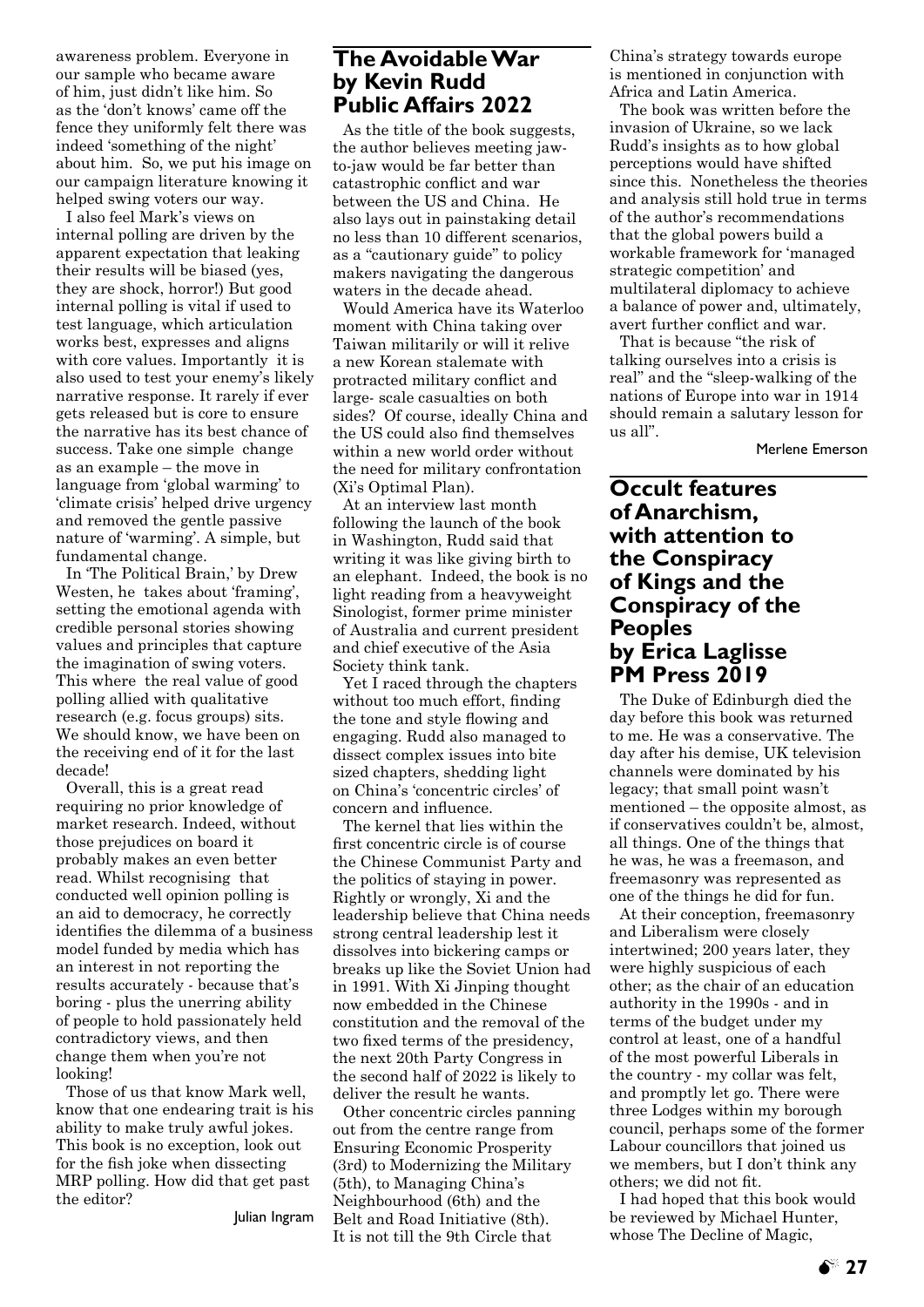

Britain and the Enlightenment (Yale UP, 2019 Liberator 409) is likely to be the last word on the subject in academia for the next generation, as Keith Thomas's Religion and the Decline of Magic was for mine. Michael had encountered too many books on magic and anarchism, most of them silly, he said; his acolytes did not wish to take up the challenge. So, the book found its way back to me.

So, a 33rd grade freemason (good grief) reveals that Christ was just a man on his deathbed. Well, apart from an understanding of the hostility of the Roman Church to Freemasonry, what does that tell us? The obvious (I take it as the balance of probability that Jesus did exist, Michael Moorcock not withstanding).

The book looks at the mystical roots of Anarchism, power relationships, and conspiracy theories. None of this is particularly startling if you are familiar with the genre. Too many on the left, or progressive politics, are in the thrall of Marx; interesting as an analyst of Victorian capitalism, but mistaken in his interpretation of

Hegel, as are Marxists and Marxians in their thrall to Darwin, more specifically Huxley in their anthropology. I would recommend Sorel's Decomposition of Marxism and George Watson's Heresies & Heretics (reviewed Liberator 372) to burst the bubble. Kropotkin's riposte to Huxley, Mutual Aid, is frequently cited. PM Press also do a nice edition of Mutual Aid by the way.

Starting as an investigation as to why anarchists from different cultural backgrounds

(Zapatistas and college-based Americans specifically) might have misconceptions about their ideas (adherence to conspiracy theories or spiritual beliefs) and ends up with some kind of synthesis. - tolerance and getting to the bottom of such assumptions rather than downright dismissal (which also extends into the politics of academia). Insert whatever you like for 'anarchists' and one can generalise the point. Otherwise, the romp through esoterica is familiar to those who've travelled that path, an introduction to those that haven't.

The essay The Conspiracy of Kings and the Conspiracy of the Peoples, is to some extent an add on, more directed to conspiracy theories. One of our Turkish correspondents had need of it, refuting the strange marriage of American Christian evangelist conspiracy theories with Islamic fundamentalism – topping and tailing virtually - in the progovernment Takvim, a daily newspaper that went digital after the AKP lost the municipal elections in ?stanbul. So, it is in the post. La lutte continue. There is a podcast of Erica Laglisse speaking of this book at [https://www.lse.ac.uk/lse](https://www.lse.ac.uk/lse-player?id=4676)[player?id=4676](https://www.lse.ac.uk/lse-player?id=4676)

Stewart Rayment

#### **The Drag Explosion by Linda Simpson Domain Books 2020 £45.00**

This is an exciting book of photographs and essays, an insider's account that documents a golden age of drag in the nightclubs of New York City from the late 1980s to the mid-1990s. Its author is the inimitable Linda Simpson, a drag queen, MC, and bingo caller who also edited her own underground magazine, My Comrade. As Linda explains in her book, in the early 1980s she moved to NYC from Minnesota, leaving behind years of "being shamed for my sissy persona". She would have the last laugh, however, discovering the drag scene as well as her own alter-ego, before going on to downtown stardom.

Linda was a rare phenomenon of her time: whilst every drag queen was more than happy to pose in front of a camera, she actually owned one and used it to document the queens and their milieu. "It wasn't until many years had passed that it dawned on me I had created a rather stunning time capsule. My photos are B.C. – before cell phones – when we lived in the Now and they evoke a particular freshness."

As we were all aware at the time, 'the Now' had a liberating side as well as a dark side. Housing was cheap and plentiful; part-time and casual employment was easily available; further and higher education was free in the UK and in the USA it was more affordable than it is today.

This social-economic context meant that people did not have to spend all their time working to earn money just to pay for the essentials. You could get by on a shoestring budget, living a bohemian life that allowed you lots of time to pursue artistic and creative pursuits, and hang out in the bars and clubs.

This was a vibrant, diverse culture that comprised black and white, middle and working class, all sexual orientations, drag and trans,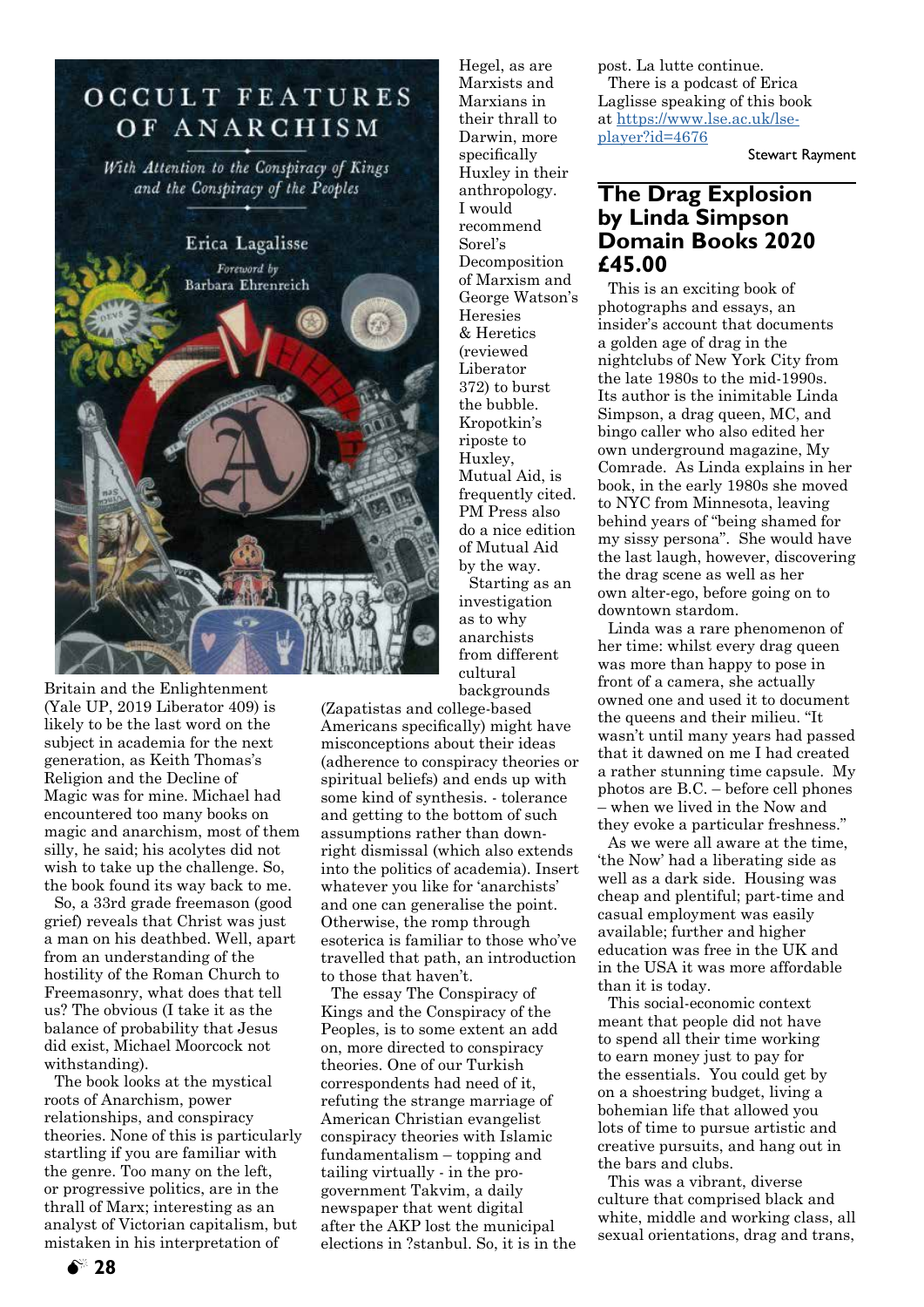young and old. The commonalities were a love of dressing up, kooky performance, downtown art, underground films (John Waters, Russ Meyer and Kenneth Anger were all heroes), music and dancing, booze and pills. Alongside this was a sense of enjoying being outside the mainstream, something

that owed much to the energetic fallout from glam rock, punk, and new wave.

But on the other hand, the AIDS pandemic was raging. The morbidity and mortality rates were frightening: life-saving combination therapy had yet to arrive, so attending funerals was far too regular an occurrence. Empathy and practical support were in short supply from the mainstream culture, with 'victim' blaming endorsed by too many media commentators, politicians, and churchmen.

This was because homophobia and transphobia were commonplace and normalised anyway, including bullying, targeted violence, and getting fired and evicted. Not surprisingly, lots of vivacious characters on the downtown scene were runaways who were ostracised from their genetic families. There were

times when it felt you were living in a siege.

This siege mentality goes some way to explaining why the bars and clubs were so lively. These were places were marginalised people were free to enjoy themselves and experiment with appearance, behaviour, language, performance, music, art, and a range of intoxicants.

The Pyramid Club blended disco with post-punk cabaret; the Boy Bar staged young new drag and trans performers, both lip synch and live; and large dance-orientated clubs such as Limelight and Tunnel hired drag queens to host bars and to generally add glamour and excitement.

The premise of The Drag Explosion is that all this reinvigorated drag to such an extent that it crossed over into mainstream culture for a peak that lasted a few years. Suddenly drag queens began appearing on TV chat shows, and in pop videos, adverts,

fashion spreads and catwalk shows, where they added some much needed cutting edge.

Lady Bunny easily held her own on daytime TV, with her skyscraper wigs, quick wit and social commentary. Zaldy appeared in a Levis commercial, looking femme real in the back of a yellow



cab, applying macquillage before humorously breaking the spell by using an electric razor to remove a few stray hairs on her chin. Lypsinka walked for Theirry Mugler during Paris Fashion Week. The Connie Girl lit up George Michael's Too Funky video, again resplendent in Mugler. And of course Ru Paul became a bona fide pop star. Drag was hip and cool, and it was everywhere. And then after a few years it suddenly stopped. It was no longer novel, the overground jobs dried up -- but the drag queens carried on regardless, doing what they had always done: entertaining on their home turf. Nevertheless, a cultural shift had occurred, in that the general public had glimpsed a captivating netherworld that hitherto had been much harder to access.

The queens had bravely beaten a path through the undergrowth while at the same time providing young LGBTQ people with an

exciting new range of role models: the foundations had been laid for drag to eventually become more mainstream and for a greater acceptance and understanding of LGBTQ people.

Linda's photographs capture the excitement, daring and irreverence of the time. We see her friend Page

in Baader-Meinhof drag, complete with beret and machine gun. In another image, a young topless male stripper has dollar bills shoved into his underwear by an admiring audience member. Further on we see Linda and her friend Glenda Orgasm in drag on the top deck of a packed bus, giving daytime sightseers an extra treat. And there are lots of images from Wigstock, the annual outdoor drag festival hosted by Lady Bunny. Premier voguer Willie Ninja is there, looking radiant; performer Billy Beyond looks Jean Harlow-esque; Bunny herself blows a kazoo onstage, looking like she wandered into Wigstock from Woodstock. And everywhere there are people with coloured wigs and sequins, drinking beer, and enjoying themselves. I asked Linda two

questions about the book. The first was what does your book say to those of us who lived through the era that it covers?

Linda replied: "For those of us who were going strong then, the book is a reminder that it was a very momentous period of time. It was filled with despair because of AIDS, but it was also a time of queer camaraderie and bravery. The drag scene was especially thrilling, morphing from an underground art form into a mainstream sensation. The book is a tribute to all of that creativity and resilience."

My second question was: What does your book say to the younger generations? The reply came: "I hope The Drag Explosion informs young people that the drag scene that thrived from the late 1980s to the mid '90s set the pace for today's drag renaissance. Drag history is often muddled and the book helps set the record straight.

Stephen Brogan